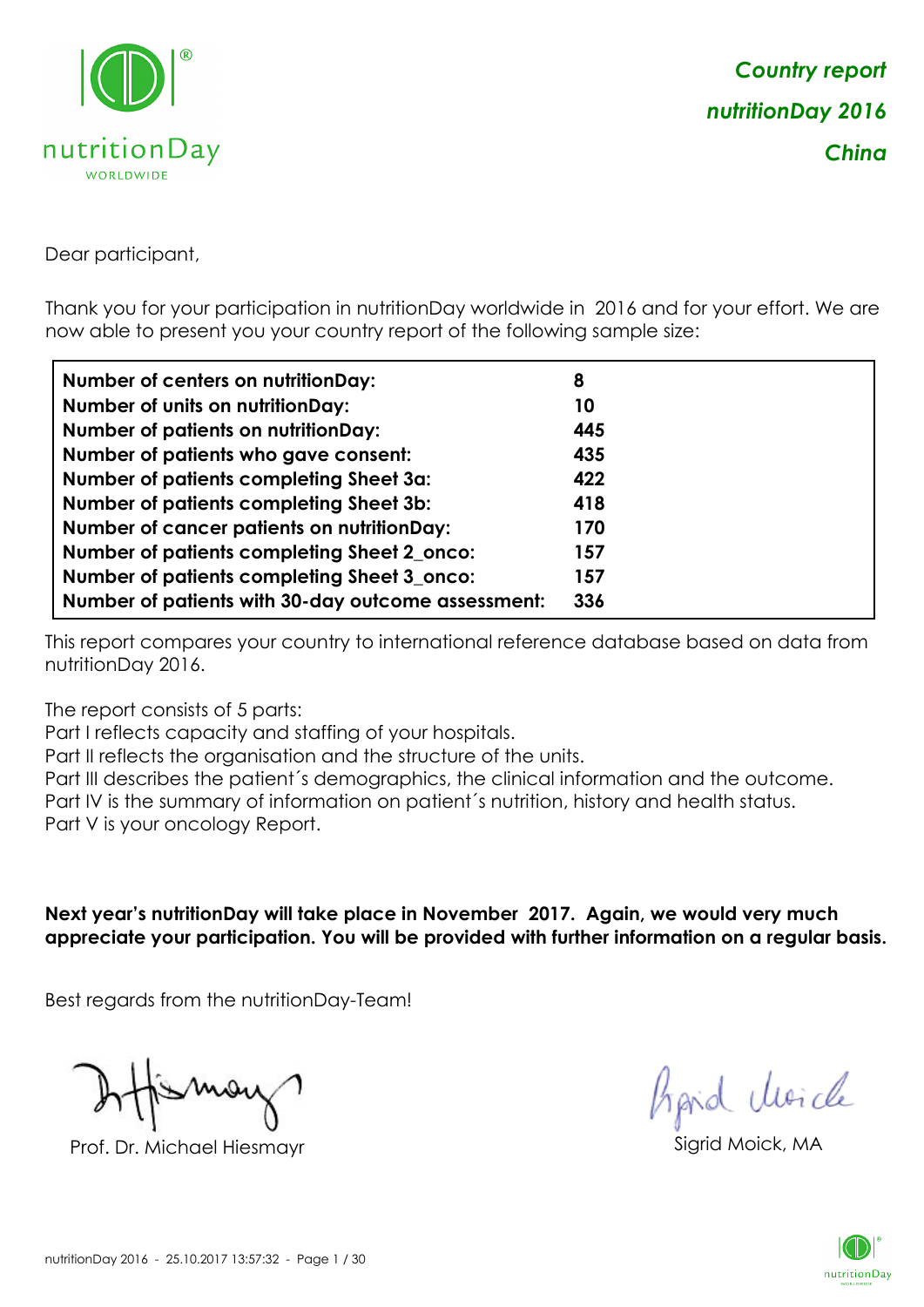## *I. Hospital capacity and staffing ("Hospital sheet"):*

|                                                                                    | <b>YOUR RESULTS</b> | <b>REFERENCE RESULTS</b> |
|------------------------------------------------------------------------------------|---------------------|--------------------------|
| 1. Total number of beds in hospital                                                | 3000 [2521-3763]    | 305 [180-526]            |
|                                                                                    |                     |                          |
| 2. Total number of admissions in the hospital last yeaß1000 [111908-150704]        |                     | 17891 [8741-38415]       |
|                                                                                    |                     |                          |
| 3. Total number of staff in the hospital                                           |                     |                          |
| <b>Total medical doctors</b>                                                       | 1711 [1485-2100]    | 162 [65-328]             |
| <b>Medical specialists</b>                                                         | 1200 [900-1970]     | 108 [44-210]             |
| Medical non-specialists                                                            | 506 [100-770]       | 35 [12-81]               |
| <b>Nurses</b>                                                                      | 2000 [1600-2507]    | 346 [124-710]            |
| <b>Dieticians</b>                                                                  | 12 [4-13]           | $4[1-8]$                 |
| <b>Nutritionists</b>                                                               | $3[2-4]$            | $1[0-4]$                 |
| Pharmacists                                                                        | 104 [66-110]        | $6[3-14]$                |
| Kitchen staff                                                                      | 121 [41-225]        | 28 [11-55]               |
|                                                                                    |                     |                          |
| <b>Full time equivalent</b>                                                        |                     |                          |
| <b>Total medical doctors</b>                                                       | 1225 [1121-1475]    | 126 [56-296]             |
| <b>Medical specialists</b>                                                         | 1050 [807-1393]     | 88 [44-210]              |
| Medical non-specialists                                                            | 175 [83-314]        | 33 [11-83]               |
| <b>Nurses</b>                                                                      | 1950 [1450-2525]    | 317 [123-726]            |
| <b>Dieticians</b>                                                                  | $8[4-12]$           | $4[1-7]$                 |
| <b>Nutritionists</b>                                                               | $2$ [2-3]           | $1[0-4]$                 |
| Pharmacists                                                                        | 107 [95-123]        | $5[2-11]$                |
| Kitchen staff                                                                      | 121 [41-225]        | 25 [12-50]               |
|                                                                                    |                     |                          |
| 4. Does the hospital have a nutrition care strategy?                               | 7 (100%) Yes        | 269 (76.0%) Yes          |
|                                                                                    |                     |                          |
| 5. Which nutrition-related standards or routine activities exist in your hospital? |                     |                          |
| Nutrition training is available                                                    | 7 (100%) Yes        | 226 (63.8%) Yes          |
| Nutrition steering committee is available                                          | 3 (42.9%) Yes       | 207 (58.5%) Yes          |
| Quality indicators are recorded and reported to national<br>or regional level      | 1 (14.3%) Yes       | 139 (39.3%) Yes          |
| Quality indicators are used for internal benchmarking                              | 1 (14.3%) Yes       | 171 (48.3%) Yes          |
| Patient feedback about food and food service is collected<br>using a questionnaire | 2 (28.6%) Yes       | 250 (70.6%) Yes          |
| None                                                                               | 1 (14.3%) Yes       | 30 (8.5%) Yes            |
| No answer given                                                                    |                     |                          |

### **6. Which codes are available /routinely used in your hospital for billing and reimbursement purposes?**

| Codes available            |               |                 |
|----------------------------|---------------|-----------------|
| <b>Nutrition Support</b>   | 4 (57.1%) Yes | 175 (49.4%) Yes |
| Oral nutrition supplements | 5 (71.4%) Yes | 141 (39.8%) Yes |

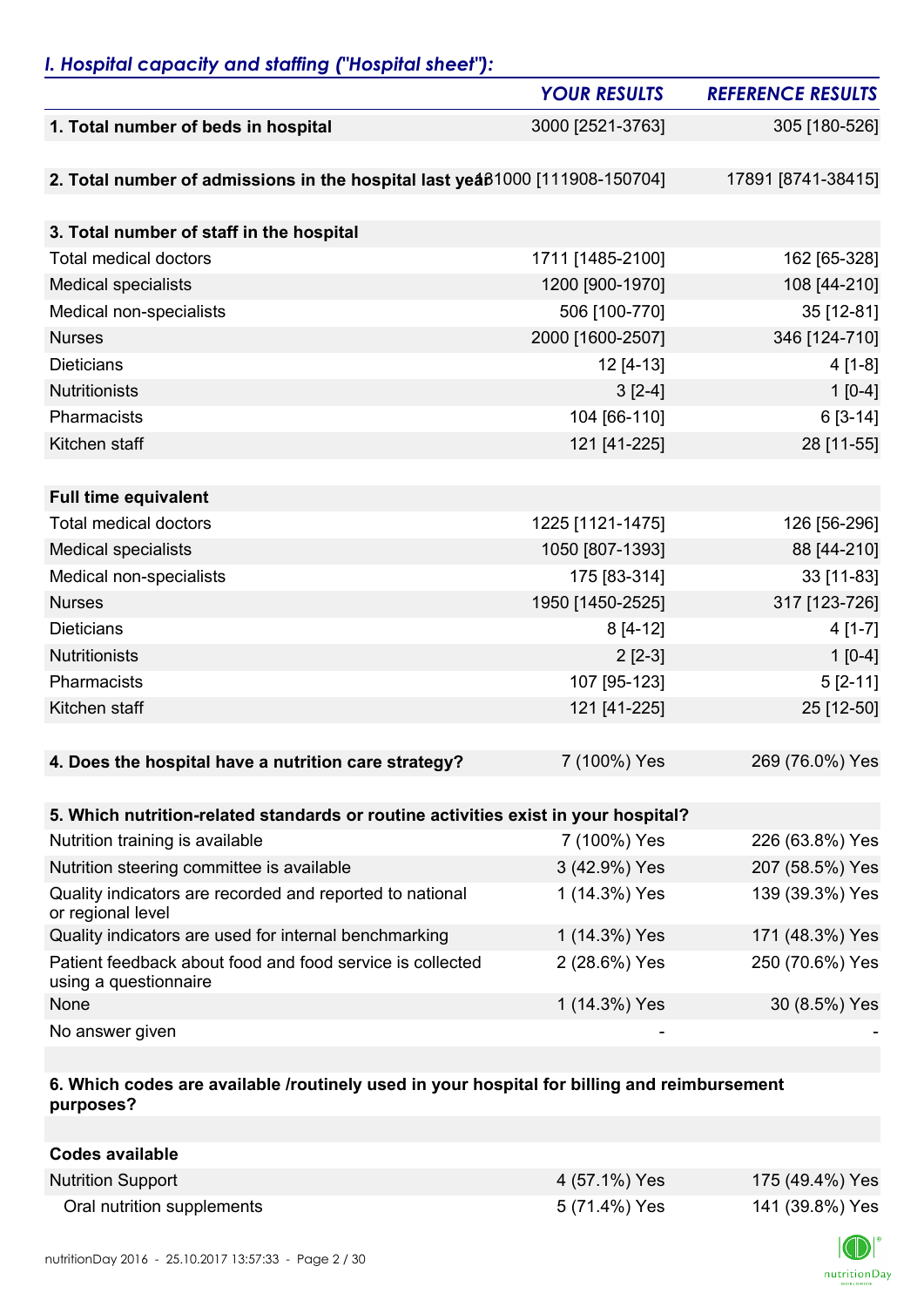| Parenteral nutrition                                      | 6 (85.7%) Yes            | 202 (57.1%) Yes |
|-----------------------------------------------------------|--------------------------|-----------------|
| <b>Enteral nutrition</b>                                  | 5 (71.4%) Yes            | 167 (47.2%) Yes |
| Dietary counseling                                        | 2 (28.6%) Yes            | 120 (33.9%) Yes |
| Specific dietary interventions                            |                          | 104 (29.4%) Yes |
| Screening for malnutrition                                | 2 (28.6%) Yes            | 88 (24.9%) Yes  |
| <b>Risk of malnutrition</b>                               | 1 (14.3%) Yes            | 90 (25.4%) Yes  |
| Malnutrition (in general)                                 |                          | 170 (48.0%) Yes |
| Severity of malnutrition (i.e. mild, moderate, severe)    | $\overline{\phantom{a}}$ | 154 (43.5%) Yes |
| No information available from billing/finance/controlling |                          | 55 (15.5%) Yes  |
| No answer given                                           |                          | 28 (7.9%)       |
|                                                           |                          |                 |
| <b>Codes routinely used</b>                               |                          |                 |
| <b>Nutrition Support</b>                                  | 3 (42.9%) Yes            | 139 (39.3%) Yes |
| Oral nutrition supplements                                | 5 (71.4%) Yes            | 111 (31.4%) Yes |
| Parenteral nutrition                                      | 7 (100%) Yes             | 177 (50.0%) Yes |
| <b>Enteral nutrition</b>                                  | 4 (57.1%) Yes            | 145 (41.0%) Yes |
| Dietary counseling                                        | 1 (14.3%) Yes            | 88 (24.9%) Yes  |
| Specific dietary interventions                            | 1 (14.3%) Yes            | 84 (23.7%) Yes  |
| Screening for malnutrition                                | 2 (28.6%) Yes            | 68 (19.2%) Yes  |
| Risk of malnutrition                                      | 1 (14.3%) Yes            | 61 (17.2%) Yes  |
| Malnutrition (in general)                                 |                          | 138 (39.0%) Yes |
| Severity of malnutrition (i.e. mild, moderate, severe)    | -                        | 126 (35.6%) Yes |
| No information available from billing/finance/controlling |                          | 68 (19.2%) Yes  |
| No answer given                                           |                          | 42 (11.9%)      |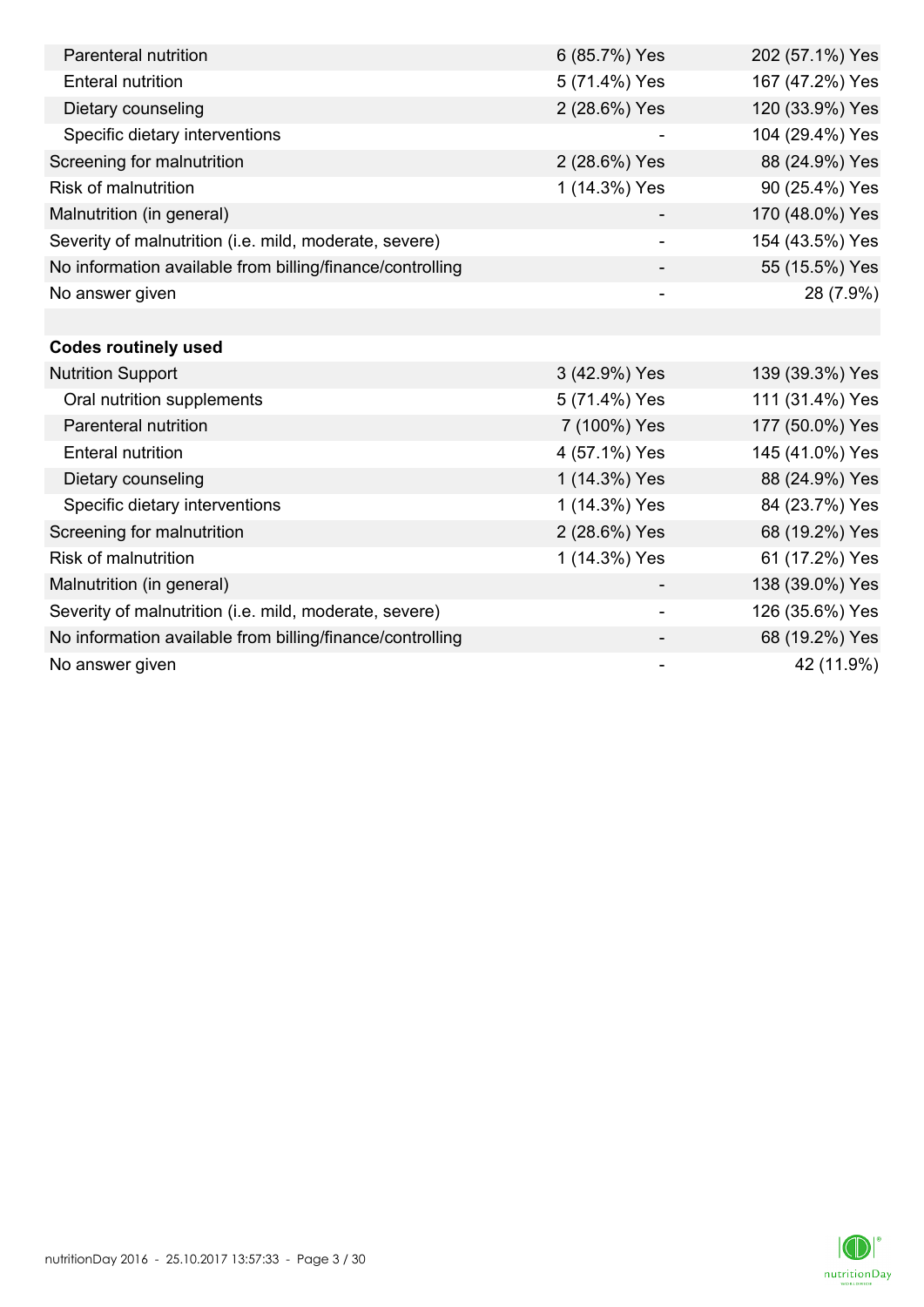# *II. Unit organisation and structures ("Sheet 1a/1b"):*

|                                                                       | <b>YOUR RESULTS</b>      | <b>REFERENCE RESULTS</b> |
|-----------------------------------------------------------------------|--------------------------|--------------------------|
|                                                                       |                          |                          |
| Internal Medicine / General                                           | -                        | 92 (20.0%)               |
| Internal Medicine / Cardiology                                        |                          | 26 (5.7%)                |
| Internal Medicine / Gastroenterology & hepatology                     | $2(20.0\%)$              | 31 (6.8%)                |
| <b>Internal Medicine / Geriatrics</b>                                 |                          | 37 (8.1%)                |
| Internal Medicine / Infectious diseases                               | -                        | $5(1.1\%)$               |
| Internal Medicine / Nephrology                                        | -                        | $5(1.1\%)$               |
| Internal Medicine / Oncology (incl. radiotherapy)                     |                          | 35 (7.6%)                |
| Interdisciplinary                                                     |                          | 21 (4.6%)                |
| Long term care                                                        | $\overline{\phantom{a}}$ | 7(1.5%)                  |
| Neurology                                                             | $\overline{\phantom{a}}$ | 14 (3.1%)                |
| Surgery / General                                                     | 7 (70.0%)                | 82 (17.9%)               |
| Surgery/ Cardiac/Vascular/Thoracic                                    | $1(10.0\%)$              | $6(1.3\%)$               |
| Surgery / Neurosurgery                                                |                          | $4(0.9\%)$               |
| Surgery / Orthopedic                                                  |                          | 19 (4.1%)                |
| Trauma                                                                | -                        | 7(1.5%)                  |
| Ear Nose Throat (ENT)                                                 |                          | 7(1.5%)                  |
| Gynecology / Obstetrics                                               | $\overline{\phantom{a}}$ | 10 (2.2%)                |
| Pediatrics                                                            | -                        |                          |
| Psychiatry                                                            |                          | 3(0.7%)                  |
| <b>Others</b>                                                         |                          | 48 (10.5%)               |
|                                                                       |                          |                          |
| 2. Number of registered inpatients at noon                            | 48 [44-85]               | 24 [17-35]               |
|                                                                       |                          |                          |
| 3. Total bed capacity of the unit                                     | 50 [45-90]               | 31 [25-44]               |
|                                                                       |                          |                          |
| 4. Number of each type of staff in the unit for TODAY's morning shift |                          |                          |
|                                                                       |                          |                          |
| <b>Fully trained</b>                                                  |                          |                          |
| <b>Medical doctors</b>                                                | 16 [13-21]               | 4 [2-8]                  |
| <b>Nurses</b>                                                         | 18 [11-21]               | $5[4-8]$                 |
| Nursing aides                                                         | $0 [0-2]$                | $2[1-4]$                 |
| <b>Dieticians</b>                                                     | $1 [0-1]$                | $1[0-1]$                 |
| <b>Nutritionists</b>                                                  | $0 [0-0]$                | $0[0-1]$                 |
| Administrative staff                                                  | $0 [0-0]$                | $1[0-2]$                 |
| Other staff involved in patient care                                  | $0 [0-0]$                | $1[0-3]$                 |
|                                                                       |                          |                          |
| In training                                                           |                          |                          |
| <b>Medical doctors</b>                                                | $0 [0-5]$                | $1[0-3]$                 |
| <b>Medical students</b>                                               | $7[6-9]$                 | $1[0-2]$                 |
| <b>Nurses</b>                                                         | $2[0-6]$                 | $1 [0-3]$                |

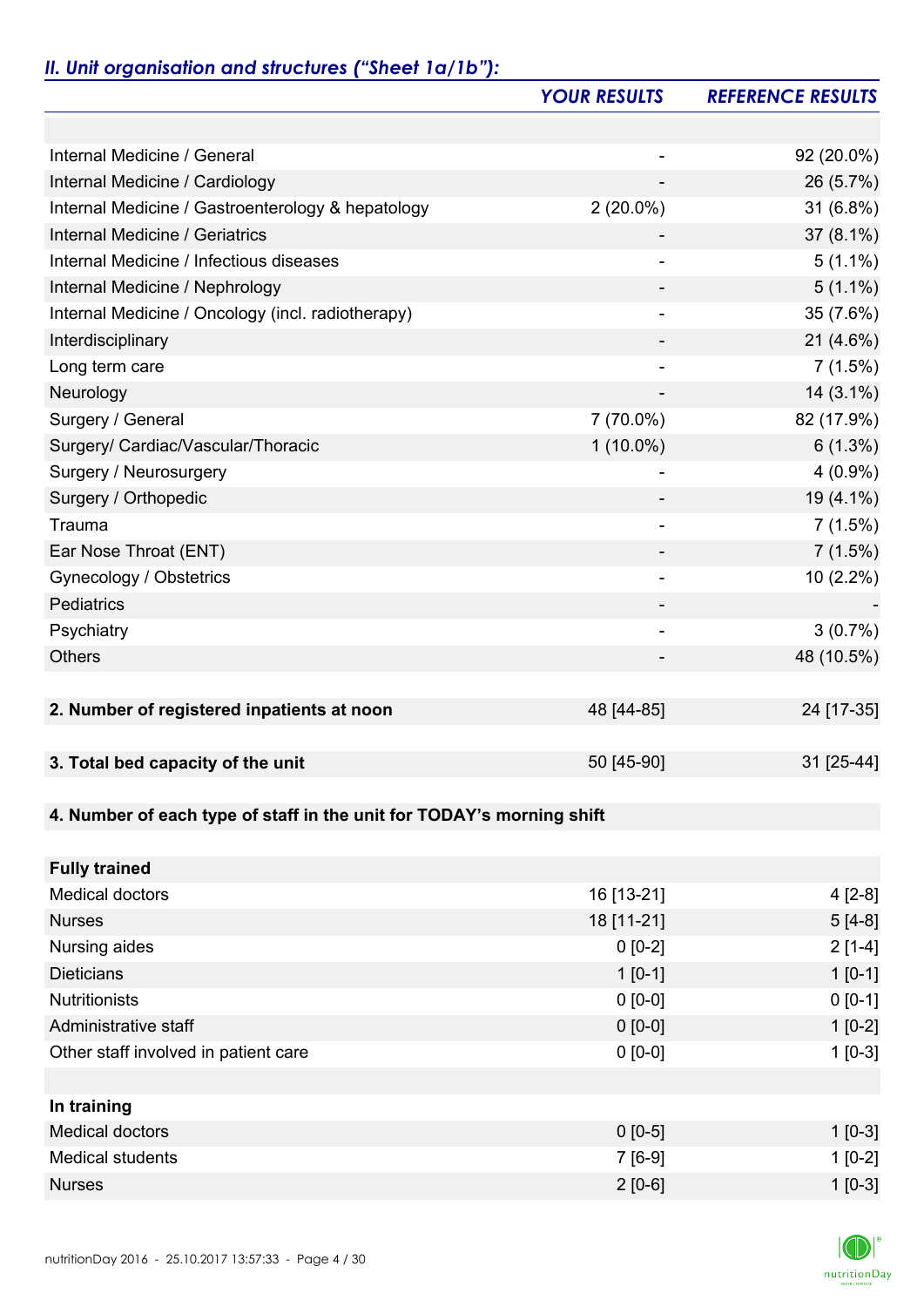| Nursing aides                                                                                       | $0 [0-0]$     | $0[0-0]$        |
|-----------------------------------------------------------------------------------------------------|---------------|-----------------|
| <b>Dieticians</b>                                                                                   | $0 [0-0]$     | $0[0-0]$        |
| <b>Nutritionists</b>                                                                                | $0 [0-0]$     | $0 [0-0]$       |
| Other staff involved in patient care                                                                | $0 [0-0]$     | $0 [0-0]$       |
|                                                                                                     |               |                 |
| 5. Is there a nutrition support team in your hospital<br>available?                                 | 10 (100%) Yes | 323 (73.6%) Yes |
| 6. Does the unit have a nutrition care strategy?                                                    | 8 (80.0%) Yes | 316 (72.0%) Yes |
| 7. Is there a person in your unit responsible for<br>nutrition care?                                | 7 (70.0%) Yes | 317 (72.2%) Yes |
|                                                                                                     |               |                 |
| 8. Is there a dietician, nutritionist or dietetic assistant<br>available for your unit?             | 5 (50.0%) Yes | 395 (90.0%) Yes |
| 9. Is specific staff responsible for providing feeding<br>assistance to patients during meal times? | 4 (40.0%) Yes | 268 (61.0%) Yes |
|                                                                                                     |               |                 |
| 10. How do you MAINLY screen/monitor patients for malnutrition?                                     |               |                 |
| At admission                                                                                        |               |                 |
| No routine screening                                                                                | 1 (10.0%) Yes | 45 (9.8%) Yes   |
| No fixed criteria                                                                                   |               | 10 (2.2%) Yes   |
| Experience / visual assessment only                                                                 |               | 43 (9.4%) Yes   |
| Weighing / BMI only                                                                                 | 2 (20.0%) Yes | 66 (14.4%) Yes  |
| <b>Nutritional Risk Screening (NRS) 2002</b>                                                        | 7 (70.0%) Yes | 131 (28.5%) Yes |
| Malnutrition Universal Screening Tool (MUST)                                                        |               | 28 (6.1%) Yes   |
| Malnutrition Screening tool (MST)                                                                   |               | 42 (9.2%) Yes   |
| <b>SNAQ</b>                                                                                         |               | 2 (0.44%) Yes   |
| Other formal tool                                                                                   |               | 70 (15.3%) Yes  |
| I do not know                                                                                       |               | 2 (0.44%) Yes   |
| Missing                                                                                             |               | 20 (4.4%)       |
|                                                                                                     |               |                 |
| <b>During hospital stay</b>                                                                         |               |                 |
| No routine monitoring                                                                               | 1 (10.0%) Yes | 43 (9.4%) Yes   |
| No fixed criteria                                                                                   | 1 (10.0%) Yes | 44 (9.6%) Yes   |
| Experience / visual assessment only                                                                 |               | 90 (19.6%) Yes  |
| Weighing / BMI only                                                                                 | 5 (50.0%) Yes | 132 (28.8%) Yes |
| Other formal tool                                                                                   | 3 (30.0%) Yes | 121 (26.4%) Yes |
| I do not know                                                                                       |               | 9 (2.0%) Yes    |
| Missing                                                                                             |               | 20 (4.4%)       |
|                                                                                                     |               |                 |
| 11a. Do you routinely use guidelines or standards for<br>nutrition care?                            | 7 (70.0%) Yes | 343 (78.7%) Yes |

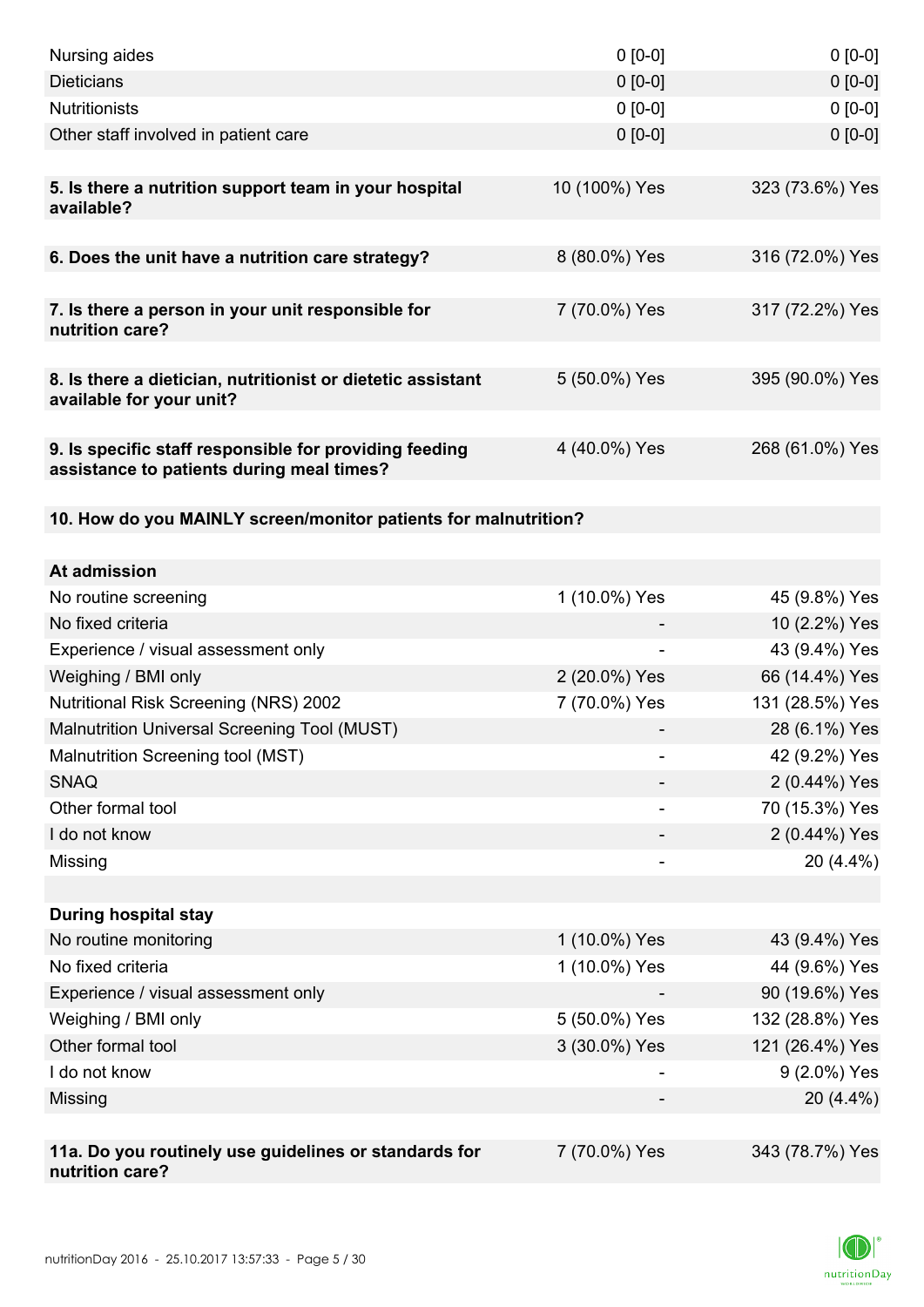| International guidelines<br>5 (71.4%) Yes<br>86 (25.1%) Yes<br>56 (16.3%) Yes |  | 11b. If yes, which one is mainly used? |
|-------------------------------------------------------------------------------|--|----------------------------------------|
|                                                                               |  |                                        |
|                                                                               |  | National guidelines                    |
| 115 (33.5%) Yes<br>Standards on hospital level                                |  |                                        |
| 23 (6.7%) Yes<br>Standards on unit level                                      |  |                                        |
| 56 (16.3%) Yes<br>Individual patient nutrition care plans<br>2 (28.6%) Yes    |  |                                        |
| 4 (1.2%) Yes<br>Other                                                         |  |                                        |
| Missing<br>3(0.87%)<br>-                                                      |  |                                        |

## **12. What is routinely done in your unit for given patient groups?**

| At risk                                                    |               |                 |
|------------------------------------------------------------|---------------|-----------------|
| Watchful waiting                                           | 6 (60.0%) Yes | 139 (30.3%) Yes |
| Discuss nutrition care activities during ward rounds       | 7 (70.0%) Yes | 192 (41.8%) Yes |
| Develop an individual nutrition care plan                  | 5 (50.0%) Yes | 246 (53.6%) Yes |
| Initiate treatment / nutrition intervention                | 5 (50.0%) Yes | 277 (60.3%) Yes |
| Consult a nutrition expert (dietician, nutritionist, etc.) | 4 (40.0%) Yes | 285 (62.1%) Yes |
| Consult a medical professional                             | 5 (50.0%) Yes | 172 (37.5%) Yes |
| Calculate energy requirements                              | 7 (70.0%) Yes | 232 (50.5%) Yes |
| Calculate protein requirements                             | 7 (70.0%) Yes | 226 (49.2%) Yes |
|                                                            |               |                 |
| <b>Malnourished</b>                                        |               |                 |
| Watchful waiting                                           | 3 (30.0%) Yes | 98 (21.4%) Yes  |
| Discuss nutrition care activities during ward rounds       | 6 (60.0%) Yes | 208 (45.3%) Yes |
| Develop an individual nutrition care plan                  | 6 (60.0%) Yes | 258 (56.2%) Yes |
| Initiate treatment / nutrition intervention                | 6 (60.0%) Yes | 304 (66.2%) Yes |
| Consult a nutrition expert (dietician, nutritionist, etc.) | 6 (60.0%) Yes | 284 (61.9%) Yes |
| Consult a medical professional                             | 2 (20.0%) Yes | 183 (39.9%) Yes |
| Calculate energy requirements                              | 3 (30.0%) Yes | 261 (56.9%) Yes |
| Calculate protein requirements                             | 3 (30.0%) Yes | 257 (56.0%) Yes |
|                                                            |               |                 |
| <b>Every patient</b>                                       |               |                 |
| <b>Watchful waiting</b>                                    | 4 (40.0%) Yes | 193 (42.0%) Yes |
| Discuss nutrition care activities during ward rounds       |               | 126 (27.5%) Yes |
| Develop an individual nutrition care plan                  |               | 74 (16.1%) Yes  |
| Initiate treatment / nutrition intervention                |               | 57 (12.4%) Yes  |
| Consult a nutrition expert (dietician, nutritionist, etc.) |               | 73 (15.9%) Yes  |
| Consult a medical professional                             |               | 101 (22.0%) Yes |
| Calculate energy requirements                              | 2 (20.0%) Yes | 50 (10.9%) Yes  |
| Calculate protein requirements                             | 2 (20.0%) Yes | 44 (9.6%) Yes   |
|                                                            |               |                 |
| <b>Never</b>                                               |               |                 |
| Watchful waiting                                           |               | 34 (7.4%) Yes   |
| Discuss nutrition care activities during ward rounds       |               | 38 (8.3%) Yes   |

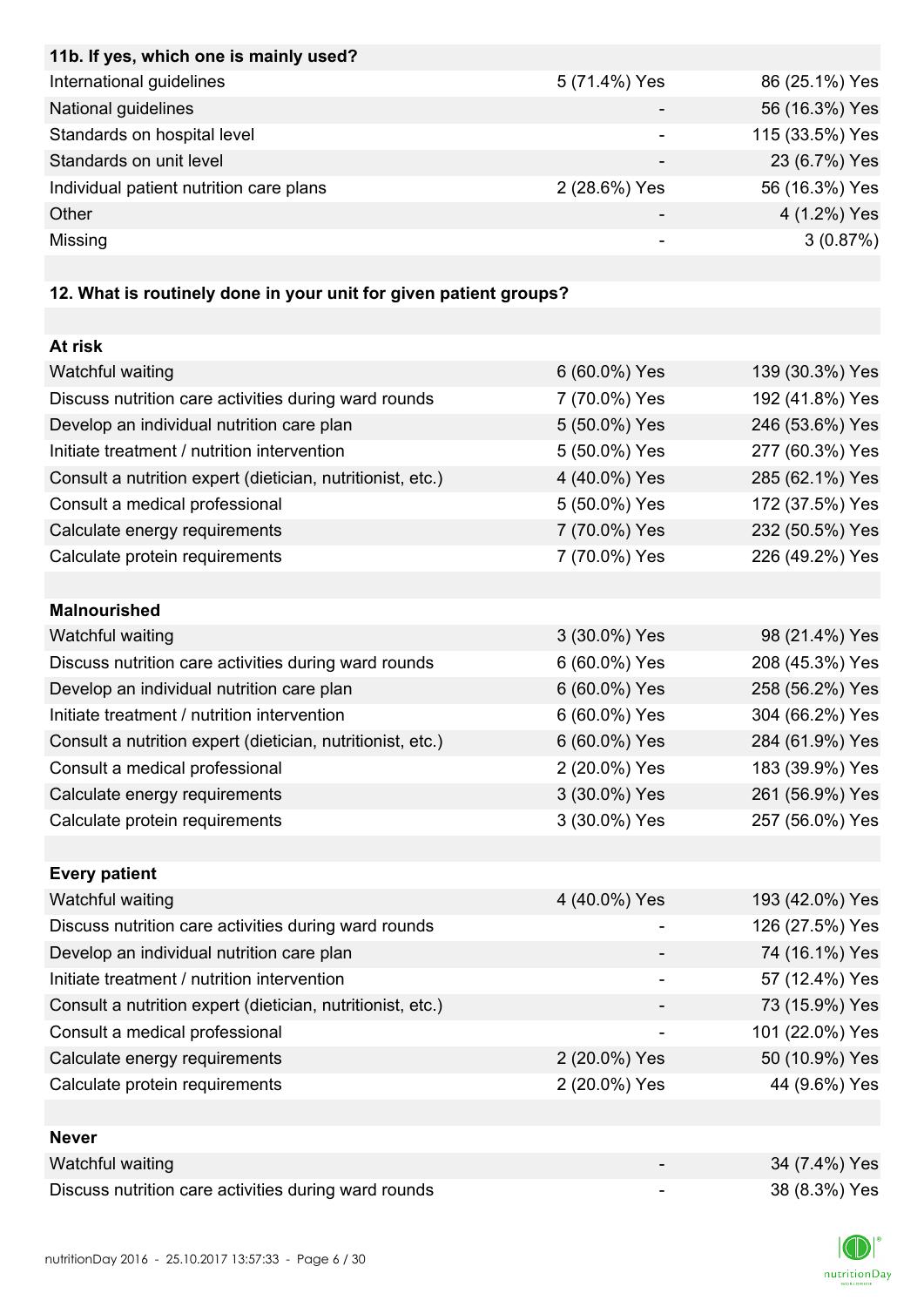| Develop an individual nutrition care plan                          |                              | 31 (6.8%) Yes   |
|--------------------------------------------------------------------|------------------------------|-----------------|
| Initiate treatment / nutrition intervention                        |                              | 6 (1.3%) Yes    |
| Consult a nutrition expert (dietician, nutritionist, etc.)         |                              | 8 (1.7%) Yes    |
| Consult a medical professional                                     | 2 (20.0%) Yes                | 49 (10.7%) Yes  |
| Calculate energy requirements                                      |                              | 50 (10.9%) Yes  |
| Calculate protein requirements                                     |                              | 54 (11.8%) Yes  |
|                                                                    |                              |                 |
| I do not know                                                      |                              |                 |
| Watchful waiting                                                   |                              | 20 (4.4%) Yes   |
| Discuss nutrition care activities during ward rounds               |                              | 10 (2.2%) Yes   |
| Develop an individual nutrition care plan                          |                              | 5 (1.1%) Yes    |
| Initiate treatment / nutrition intervention                        | $\qquad \qquad \blacksquare$ | 4 (0.87%) Yes   |
| Consult a nutrition expert (dietician, nutritionist, etc.)         |                              | 4 (0.87%) Yes   |
| Consult a medical professional                                     |                              | 18 (3.9%) Yes   |
| Calculate energy requirements                                      | 1 (10.0%) Yes                | 11 (2.4%) Yes   |
| Calculate protein requirements                                     | 1 (10.0%) Yes                | 13 (2.8%) Yes   |
|                                                                    |                              |                 |
| 13. When do you routinely weigh your patients?                     |                              |                 |
| at admission                                                       | 9 (90.0%) Yes                | 291 (63.4%) Yes |
| Within 24 hours                                                    | 2 (20.0%) Yes                | 64 (13.9%) Yes  |
| Within 48 hours                                                    |                              | 20 (4.4%) Yes   |
| Within 72 hours                                                    |                              | 13 (2.8%) Yes   |
| Every week                                                         | 6 (60.0%) Yes                | 152 (33.1%) Yes |
| Occasionally                                                       |                              | 59 (12.9%) Yes  |
| When requested                                                     | 2 (20.0%) Yes                | 207 (45.1%) Yes |
| At discharge                                                       | 1 (10.0%) Yes                | 20 (4.4%) Yes   |
| Never                                                              |                              | 8 (1.7%) Yes    |
| I do not know                                                      |                              | 1 (0.22%) Yes   |
| No answer given                                                    | $3(5.0\%)$                   | 22 (4.8%)       |
|                                                                    |                              |                 |
| 14. What do you do to support adequate food intake of patients?    |                              |                 |
| Offer additional meals or in between snacks                        | 2 (20.0%) Yes                | 338 (73.6%) Yes |
| Offer meal choices                                                 | 7 (70.0%) Yes                | 336 (73.2%) Yes |
| Offer different portion sizes                                      | 1 (10.0%) Yes                | 282 (61.4%) Yes |
| Consider food presentation                                         | 1 (10.0%) Yes                | 192 (41.8%) Yes |
| Change food texture/consistency as needed                          | 5 (50.0%) Yes                | 376 (81.9%) Yes |
| Consider patient problems with eating and drinking                 | 6 (60.0%) Yes                | 372 (81.0%) Yes |
| Ensure that mealtimes are undisturbed/protected<br>mealtime policy | 2 (20.0%) Yes                | 51 (11.1%) Yes  |
| Promote positive eating environment                                |                              | 82 (17.9%) Yes  |
| Consider cultural/religious preferences                            | 2 (20.0%) Yes                | 188 (41.0%) Yes |
| Consider patient allergies / intolerances                          | 3 (30.0%) Yes                | 214 (46.6%) Yes |
| Other                                                              | 2 (20.0%) Yes                | 29 (6.3%) Yes   |
| I do not know                                                      |                              | 6 (1.3%) Yes    |
| No answer given                                                    |                              | 20 (4.4%)       |

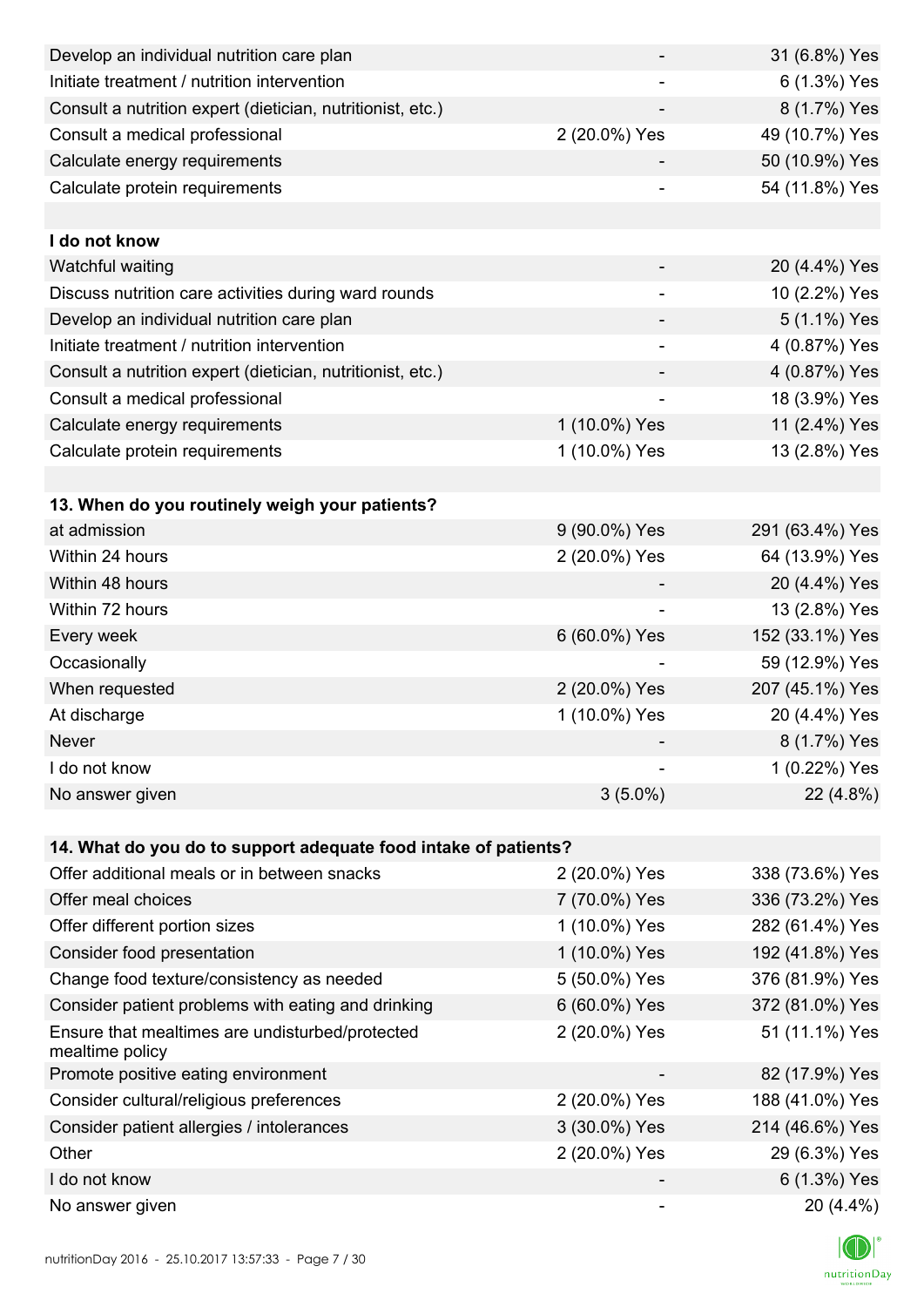| 15. Which nutrition-related standards or routine activities exist in your unit?     |                          |                 |
|-------------------------------------------------------------------------------------|--------------------------|-----------------|
| Nutrition training is available                                                     | 9 (90.0%) Yes            | 257 (56.0%) Yes |
| Reporting of nutrition related information to hospital<br>managers                  | 1 (10.0%) Yes            | 201 (43.8%) Yes |
| Quality indicators are recorded and reported to national<br>or regional level       | 1 (10.0%) Yes            | 123 (26.8%) Yes |
| Quality indicators are used for internal benchmarking                               | 4 (40.0%) Yes            | 166 (36.2%) Yes |
| Patient feedback about food and food service is collected<br>using a questionnaire  | 5 (50.0%) Yes            | 291 (63.4%) Yes |
| None                                                                                | $\overline{\phantom{a}}$ | 21 (4.6%) Yes   |
| I do not know                                                                       |                          | 11 (2.4%) Yes   |
| No answer given                                                                     |                          | 36 (7.8%)       |
|                                                                                     |                          |                 |
| 16. At admission what is asked and documented?                                      |                          |                 |
| Change in weight                                                                    | 10 (100%) Yes            | 358 (78.0%) Yes |
| Eating habits/difficulties                                                          | 10 (100%) Yes            | 336 (73.2%) Yes |
| Nutrition before admission                                                          | 7 (70.0%) Yes            | 260 (56.6%) Yes |
| None                                                                                |                          | 9 (2.0%) Yes    |
| I do not know                                                                       |                          | 5 (1.1%) Yes    |
| No answer given                                                                     |                          | 38 (8.3%)       |
|                                                                                     |                          |                 |
| 17. On what forms is there a specific part about eating, nutrition or malnutrition? |                          |                 |

| a. Patient Record has a section for                                                  |               |                 |
|--------------------------------------------------------------------------------------|---------------|-----------------|
| indicating if the patient is malnourished or at risk of<br>malnutrition              | 9 (90.0%) Yes | 323 (70.4%) Yes |
| nutrition treatment                                                                  | 3 (30.0%) Yes | 270 (58.8%) Yes |
| None                                                                                 | 1 (10.0%) Yes | 30 (6.5%) Yes   |
| I do not know                                                                        | 3 (30.0%) Yes | 270 (58.8%) Yes |
|                                                                                      |               |                 |
| b. Discharge Letter                                                                  |               |                 |
| summarizes nutrition treatment received during stay                                  | 5 (50.0%) Yes | 162 (35.3%) Yes |
| makes future nutrition-related recommendations                                       | 5 (50.0%) Yes | 258 (56.2%) Yes |
| <b>None</b>                                                                          | 1 (10.0%) Yes | 56 (12.2%) Yes  |
| I do not know                                                                        |               | 23 (5.0%) Yes   |
|                                                                                      |               |                 |
| 18. Do you provide brochures about malnutrition to at<br>risk/malnourished patients? | 6 (60.0%) Yes | 162 (43.9%) Yes |
|                                                                                      |               |                 |
| 19. Who filled in this sheet?                                                        |               |                 |
| Head staff                                                                           | 1 (10.0%) Yes | 117 (25.5%) Yes |
| Dietician                                                                            | 3 (30.0%) Yes | 236 (51.4%) Yes |
| <b>Nurse</b>                                                                         | 3 (30.0%) Yes | 124 (27.0%) Yes |
| Physician                                                                            | 5 (50.0%) Yes | 72 (15.7%) Yes  |
| Administrative staff                                                                 |               | 4 (0.87%) Yes   |

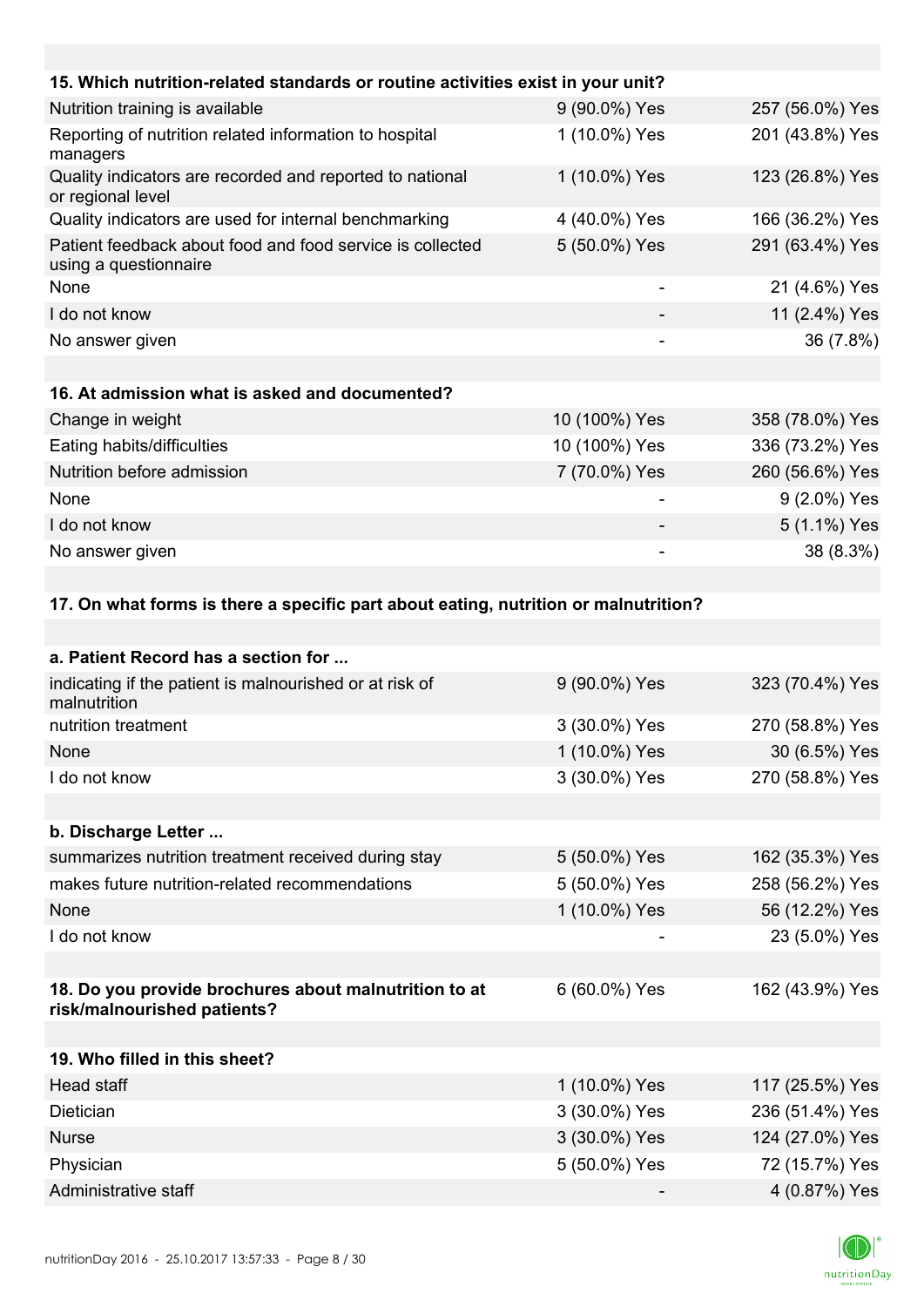| Other         | -                        | 7 (1.5%) Yes             |
|---------------|--------------------------|--------------------------|
| None          | $\overline{\phantom{0}}$ | $\overline{\phantom{0}}$ |
| I do not know | $\overline{\phantom{0}}$ | 3 (0.65%) Yes            |

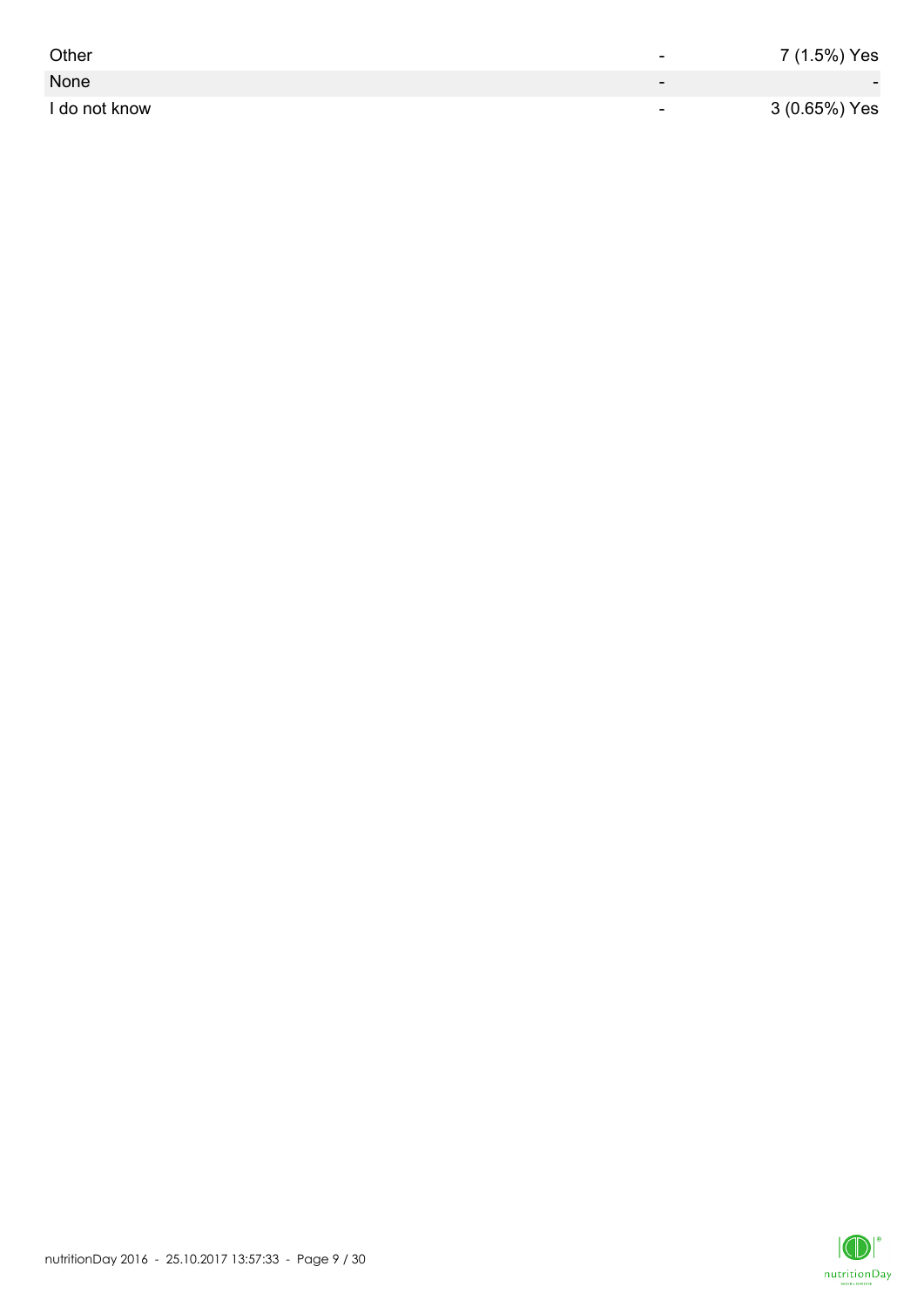|                                                                                         | <b>YOUR RESULTS</b> | <b>REFERENCE RESULTS</b> |
|-----------------------------------------------------------------------------------------|---------------------|--------------------------|
|                                                                                         |                     |                          |
| Total                                                                                   | 435                 | 8743                     |
| Age                                                                                     | 59 [48-67]          | 67 [53-78]               |
| Female                                                                                  | 176 (40.5%)         | 4410 (50.4%)             |
| Weight                                                                                  | $61.5 \pm 13.0$     | 69.1±18.8                |
| Height                                                                                  | 165±8               | 164±10                   |
| <b>BMI</b>                                                                              | $22.4 \pm 3.8$      | $25.5 \pm 6.0$           |
|                                                                                         |                     |                          |
| 1. This hospital admission was                                                          |                     |                          |
| planned                                                                                 | 353 (81.1%)         | 3052 (34.9%)             |
| an emergency                                                                            | 36 (8.3%)           | 5037 (57.6%)             |
| I do not know                                                                           | 46 (10.6%)          | 654 (7.5%)               |
| No answer given                                                                         |                     |                          |
| 2a. Diagnosis at admission                                                              |                     |                          |
| 0100 Infectious and parasitic diseases                                                  | $6(1.4\%)$          | 801 (9.2%)               |
| 0200 Neoplasms                                                                          | 213 (49.0%)         | 1381 (15.8%)             |
| 0300 Blood and bloodforming organs and the immune                                       | 3(0.69%)            | 578 (6.6%)               |
| mechanism<br>0400 Endocrine, nutritional and metabolic diseases                         | 23 (5.3%)           | 1043 (11.9%)             |
| 0500 Mental health                                                                      |                     | 333 (3.8%)               |
| 0600 Nervous system                                                                     | $5(1.1\%)$          | 762 (8.7%)               |
| 0700 Eye and adnexa                                                                     |                     | 131 (1.5%)               |
| 0800 Ear and mastoid process                                                            |                     | 70 (0.80%)               |
| 0900 Circulatory system                                                                 | 59 (13.6%)          | 1723 (19.7%)             |
| 1000 Respiratory system                                                                 | 14 (3.2%)           | 1358 (15.5%)             |
| 1100 Digestive system                                                                   | 262 (60.2%)         | 2210 (25.3%)             |
| 1200 Skin and subcutaneous tissue                                                       | 16 (3.7%)           | 424 (4.8%)               |
| 1300 Musculoskeletal system and connective tissue                                       | $9(2.1\%)$          | 1276 (14.6%)             |
| 1400 Genitourinary system                                                               | $6(1.4\%)$          | 809 (9.3%)               |
| 1500 Pregnancy, childbirth and the puerperium                                           | 1(0.23%)            | 123 (1.4%)               |
| 1600 Conditions originating in the perinatal period                                     |                     | 21 (0.24%)               |
| 1700 Congenital/chromosomal abnormalities                                               |                     | $9(0.10\%)$              |
| 1800 Symptoms, signs, abnormal clinical/lab findings                                    | 11(2.5%)            | 391 (4.5%)               |
| 1900 Injury, poisoning                                                                  | 1(0.23%)            | 276 (3.2%)               |
| 2000 External causes of morbidity and mortality (e.g.<br>transport accidents, assaults) | $5(1.1\%)$          | 156 (1.8%)               |
| 2100 Factors influencing health status and contact with<br>health services              | 4 (0.92%)           | 210 (2.4%)               |
| No answer given                                                                         |                     |                          |
|                                                                                         |                     |                          |
| 3. Which conditions/comorbidities does this patient have?                               |                     |                          |
| Cardiac insufficiency                                                                   | 30 (6.9%)           | 1569 (22.2%)             |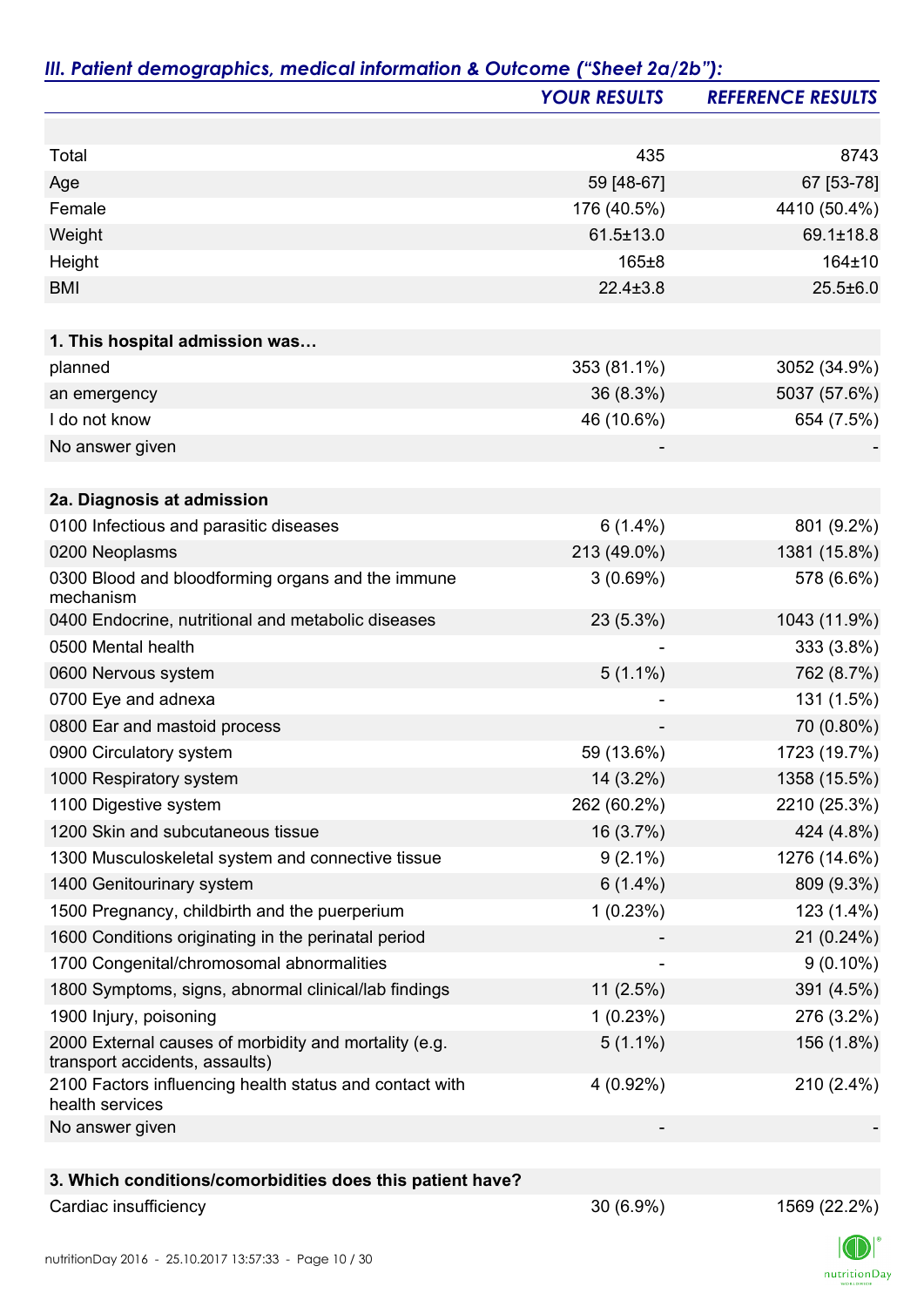| Myocardial infarction                                | 3(0.69%)    | 394 (5.8%)     |
|------------------------------------------------------|-------------|----------------|
| Chronic lung disease                                 | 17 (3.9%)   | 1080 (15.5%)   |
| Cerebral vascular disease                            | 28 (6.5%)   | 745 (10.9%)    |
| Peripheral vascular disease                          | 10 (2.3%)   | 869 (12.6%)    |
| Chronic liver disease                                | 44 (10.1%)  | 441 (6.5%)     |
| Chronic kidney disease                               | $6(1.4\%)$  | 821 (11.9%)    |
| <b>Diabetes</b>                                      | 41 (9.5%)   | 1899 (26.8%)   |
| Cancer                                               | 170 (39.3%) | 1733 (24.8%)   |
| Infection                                            | 27 (6.3%)   | 1103 (15.8%)   |
| Dementia                                             | 1(0.23%)    | 374 (5.5%)     |
| Major depressive disorder                            | 1(0.23%)    | 377 (5.6%)     |
| Other chronic mental disorder                        | $5(1.2\%)$  | 378 (5.6%)     |
| Other chronic disease                                | 24 (5.8%)   | 1968 (27.8%)   |
| None                                                 | 155 (35.6%) | 1394 (15.9%)   |
|                                                      |             |                |
| 4a. Previous operation during this hospital stay     |             |                |
| Yes, planned                                         | 219 (50.3%) | 1743 (19.9%)   |
| Yes, acute                                           | $7(1.6\%)$  | 539 (6.2%)     |
| <b>No</b>                                            | 191 (43.9%) | 6145 (70.3%)   |
| I do not know                                        |             | 126 (1.4%)     |
| Missing                                              | $18(4.1\%)$ | 190 (2.2%)     |
|                                                      |             |                |
| Days since operation                                 | $3[2-9]$    | 4 [1-13]       |
|                                                      |             |                |
| 4b. Planned operation during this hospital stay      |             |                |
| Yes, today or tomorrow                               | 35 (8.0%)   | 738 (8.4%)     |
| Yes, later                                           | 78 (17.9%)  | 513 (5.9%)     |
| No                                                   | 145 (33.3%) | 6496 (74.3%)   |
| I do not know                                        | 21 (4.8%)   | 414 (4.7%)     |
| Missing                                              | 156 (35.9%) | 582 (6.7%)     |
|                                                      |             |                |
| 5. Previous ICU admission during this hospital stay? | 75 (17.2%)  | 934 (10.7%)    |
| (Yes)                                                |             |                |
|                                                      |             |                |
| 6. Is this patient terminally ill?                   | $9(2.1\%)$  | 630 (7.2%)     |
|                                                      |             |                |
| 7. Fluid status                                      |             |                |
| Normal                                               | 403 (92.6%) | 6866 (78.5%)   |
| Overloaded                                           | 1(0.23%)    | 500 (5.7%)     |
| Dehydrated                                           | $6(1.4\%)$  | 450 (5.1%)     |
| I do not know                                        | 25 (5.7%)   | 927 (10.6%)    |
| Missing                                              |             |                |
|                                                      |             |                |
| 8. Number of different medications planned           |             |                |
| Oral                                                 | $1[0-2]$    | $5[2-8]$       |
|                                                      |             | $\blacksquare$ |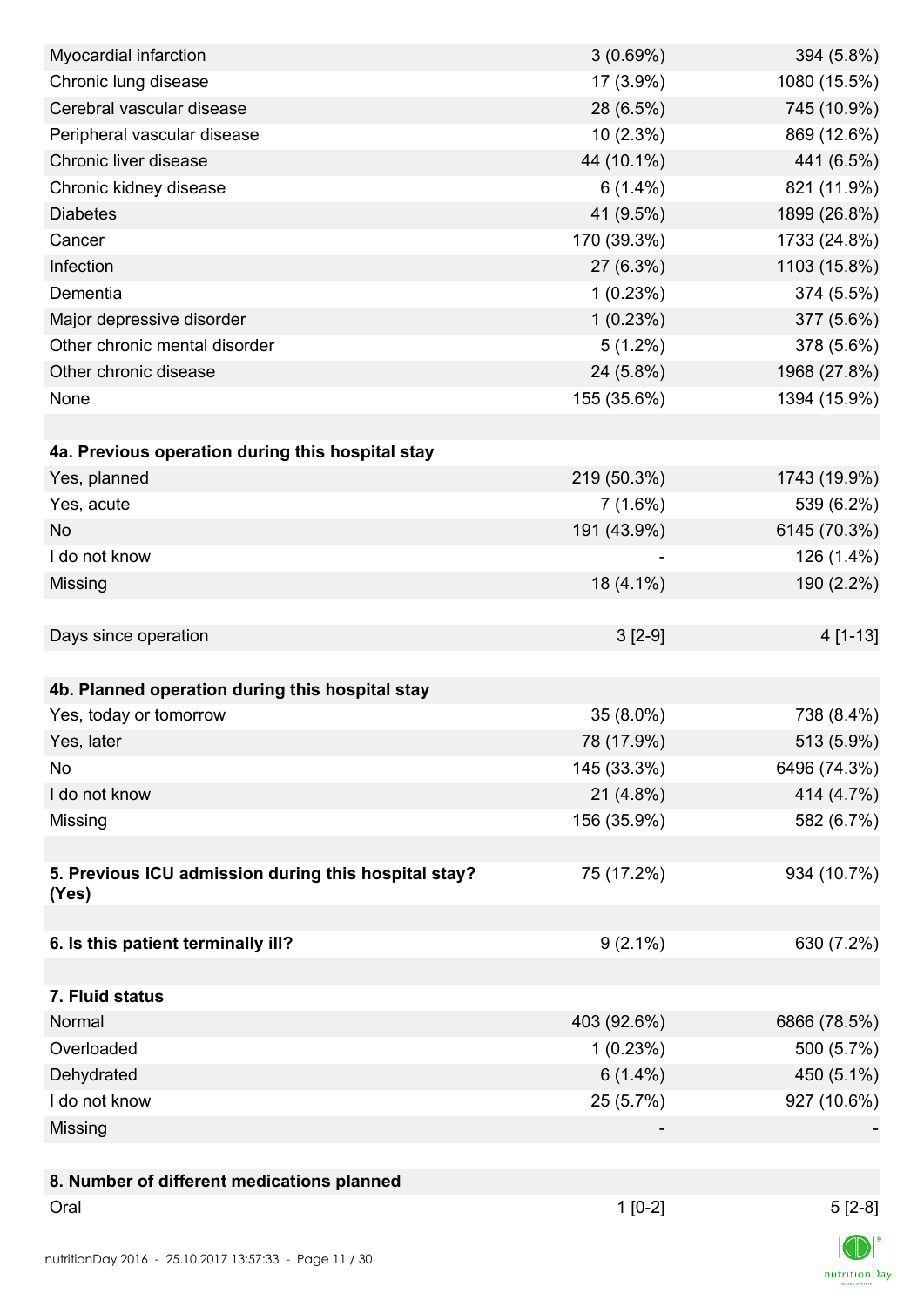| Other                                                                                 | $3[0-5]$    | $2[1-4]$     |
|---------------------------------------------------------------------------------------|-------------|--------------|
|                                                                                       |             |              |
| 9. Was this patient identified as malnourished or at risk of malnutrition?            |             |              |
| Malnourished                                                                          | 36 (8.3%)   | 871 (10.0%)  |
| At risk                                                                               | 90 (20.7%)  | 1543 (17.6%) |
| No                                                                                    | 251 (57.7%) | 5642 (64.5%) |
| I do not know                                                                         | 58 (13.3%)  | 687 (7.9%)   |
| Missing                                                                               |             |              |
|                                                                                       |             |              |
| 10. IV Fluids                                                                         |             |              |
| Electrolyte solution (NaCl, Ringers lactate, etc)                                     | 254 (58.4%) | 3469 (39.7%) |
| 5% Glucose solution                                                                   | 187 (43.0%) | 860 (9.8%)   |
|                                                                                       |             |              |
| 11. Number of ONS drinks planned                                                      | $0 [0-0]$   | $0 [0-0]$    |
|                                                                                       |             |              |
| 12. Nutrition intake                                                                  |             |              |
| Regular hospital food                                                                 | 166 (38.2%) | 4849 (55.5%) |
| Fortified/enriched hospital food                                                      | 24 (5.5%)   | 756 (8.6%)   |
| Protein/energy supplement (e.g. ONS drinks)                                           | 46 (10.6%)  | 998 (11.4%)  |
| <b>Enteral nutrition</b>                                                              | 76 (17.5%)  | 485 (5.5%)   |
| Parenteral nutrition                                                                  | 145 (33.3%) | 479 (5.5%)   |
| Special diet                                                                          | 50 (11.5%)  | 3072 (35.1%) |
| None                                                                                  | 52 (12.0%)  | 474 (5.4%)   |
|                                                                                       |             |              |
| 13a. All lines and Tubes                                                              |             |              |
| <b>Central Venous</b>                                                                 | 92 (21.1%)  | 734 (8.4%)   |
| Peripheral venous access                                                              | 154 (35.4%) | 4122 (47.1%) |
| Nasogastric                                                                           | 63 (14.5%)  | 258 (3.0%)   |
| Nasojejunal                                                                           | 30 (6.9%)   | 38 (0.43%)   |
| Nasoduadenal                                                                          | $5(1.1\%)$  | 22 (0.25%)   |
| Enterostoma                                                                           | $9(2.1\%)$  | 42 (0.48%)   |
| Percutaneous endoscopy/surgical gastrostomy                                           | 1(0.23%)    | 67 (0.77%)   |
| Percutaneous endoscopy/surgical jejunostomy                                           | 4 (0.92%)   | 27 (0.31%)   |
| None                                                                                  | 195 (44.8%) | 3894 (44.5%) |
|                                                                                       |             |              |
| 13b. Were there complications with nutrition related lines and tubes since admission? |             |              |
| Yes, previously                                                                       | 3(0.69%)    | 87 (1.00%)   |
| Yes, ongoing                                                                          | $8(1.8\%)$  | 80 (0.92%)   |
| No                                                                                    | 398 (91.5%) | 7278 (83.2%) |
| I do not know                                                                         | 21 (4.8%)   | 846 (9.7%)   |
| Missing                                                                               | $5(1.1\%)$  | 452 (5.2%)   |
|                                                                                       |             |              |
| 14. Please indicate if any of the following was done for this patient since admission |             |              |
| Energy requirements were determined                                                   | 302 (69.4%) | 3103 (35.5%) |

nutritionDay 2016 - 25.10.2017 13:57:33 - Page 12 / 30

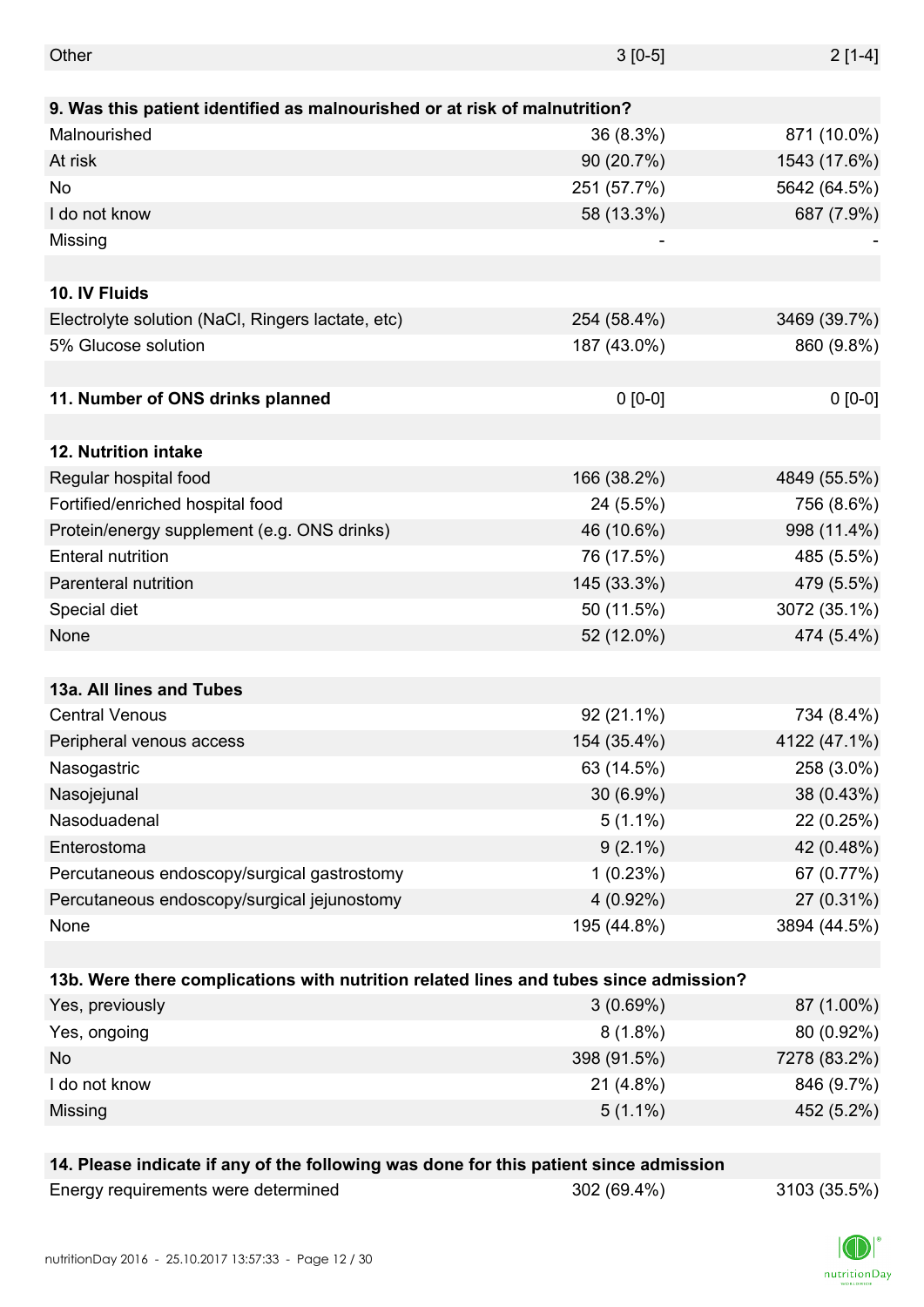| Protein requirements were determined                     | 294 (67.6%) | 2765 (31.6%) |
|----------------------------------------------------------|-------------|--------------|
| Food/Nutrition intake was recorded in the patient record | 105 (24.1%) | 3893 (44.5%) |
| Nutrition treatment plan was developed                   | 121 (27.8%) | 3013 (34.5%) |
| Nutrition expert was consulted                           | 56 (12.9%)  | 2890 (33.1%) |
| Malnutrition status is recorded in the patient record    | 89 (20.5%)  | 2363 (27.0%) |
| None                                                     |             |              |
|                                                          |             |              |
| 15a. Energy goal                                         |             |              |
| $< 500$ kcal                                             | $13(3.0\%)$ | 268 (3.1%)   |
| 500-999 kcal                                             | $10(2.3\%)$ | 93 (1.1%)    |
| 1000-1499 kcal                                           | 85 (19.5%)  | 884 (10.1%)  |
| 1500-1999 kcal                                           | 138 (31.7%) | 2574 (29.4%) |
| >=2000 kcal                                              | 49 (11.3%)  | 958 (11.0%)  |
| Not determined                                           | 49 (11.3%)  | 3200 (36.6%) |
| I do not know                                            | 91 (20.9%)  | 730 (8.3%)   |
| Missing                                                  |             | 36 (0.41%)   |
|                                                          |             |              |
| 15b. Energy intake                                       |             |              |
| $< 500$ kcal                                             | 62 (14.3%)  | 530 (6.1%)   |
| 500-999 kcal                                             | 45 (10.3%)  | 483 (5.5%)   |
| 1000-1499 kcal                                           | 75 (17.2%)  | 1101 (12.6%) |
| 1500-1999 kcal                                           | 95 (21.8%)  | 1928 (22.1%) |
| >=2000 kcal                                              | $12(2.8\%)$ | 584 (6.7%)   |
| Not determined                                           | 54 (12.4%)  | 2964 (33.9%) |
| I do not know                                            | 92 (21.1%)  | 1101 (12.6%) |
| Missing                                                  |             | 52 (0.59%)   |
|                                                          |             |              |
| 16. Since admission, this patient's health status has    |             |              |
| Improved                                                 | 273 (62.8%) | 4436 (50.7%) |
| Deteriorated                                             | $8(1.8\%)$  | 485 (5.5%)   |
| Remained the same                                        | 122 (28.0%) | 2411 (27.6%) |
| This patient has just been admitted                      | $22(5.1\%)$ | 555 (6.3%)   |
| I do not know                                            | $10(2.3\%)$ | 856 (9.8%)   |
| Missing                                                  |             |              |
|                                                          |             |              |
| Length of hospital stay (days)                           | 15 [9-22]   | 12 [6-24]    |
|                                                          |             |              |
| <b>Outcome Code</b>                                      |             |              |
| 1= Still in the hospital                                 | 17 (3.9%)   | 748 (8.6%)   |
| 2= Transferred to another hospital                       | $8(1.8\%)$  | 211 (2.4%)   |
| 3= Transferred to long term care                         |             | 360 (4.1%)   |
| 4= Rehabilitation                                        | 226 (52.0%) | 486 (5.6%)   |
| 5= Discharged home                                       | 84 (19.3%)  | 6417 (73.4%) |
| 6= Death                                                 | 1(0.23%)    | 260 (3.0%)   |

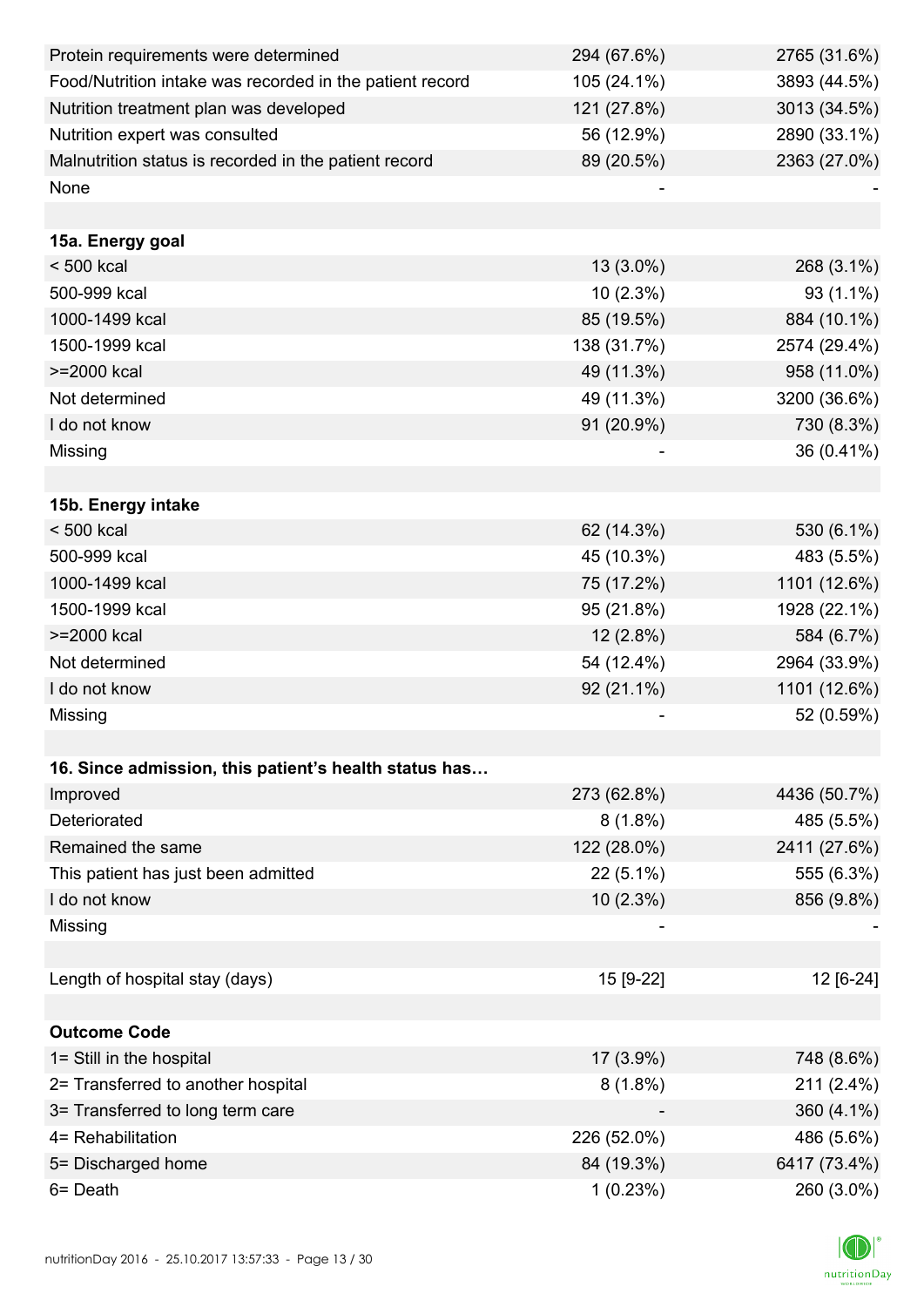| $7 =$ Others                         |             | 173 (2.0%)   |
|--------------------------------------|-------------|--------------|
| Missing                              | 99 (22.8%)  | 88 (1.0%)    |
|                                      |             |              |
| <b>Readmitted since ND</b>           |             |              |
| $1 = No$                             | 265 (83.1%) | 6055 (78.3%) |
| 2= Yes, same hospital planned        | 34 (10.7%)  | 457 (5.9%)   |
| 3= Yes, same hospital unplanned      | $5(1.6\%)$  | 454 (5.9%)   |
| 4= Yes, different hospital planned   |             | 44 (0.57%)   |
| 5= Yes, different hospital unplanned | -           | 44 (0.57%)   |
| 6= Unknown                           | $10(3.1\%)$ | 299 (3.9%)   |
| Missing                              | $1(0.31\%)$ | 386 (5.0%)   |

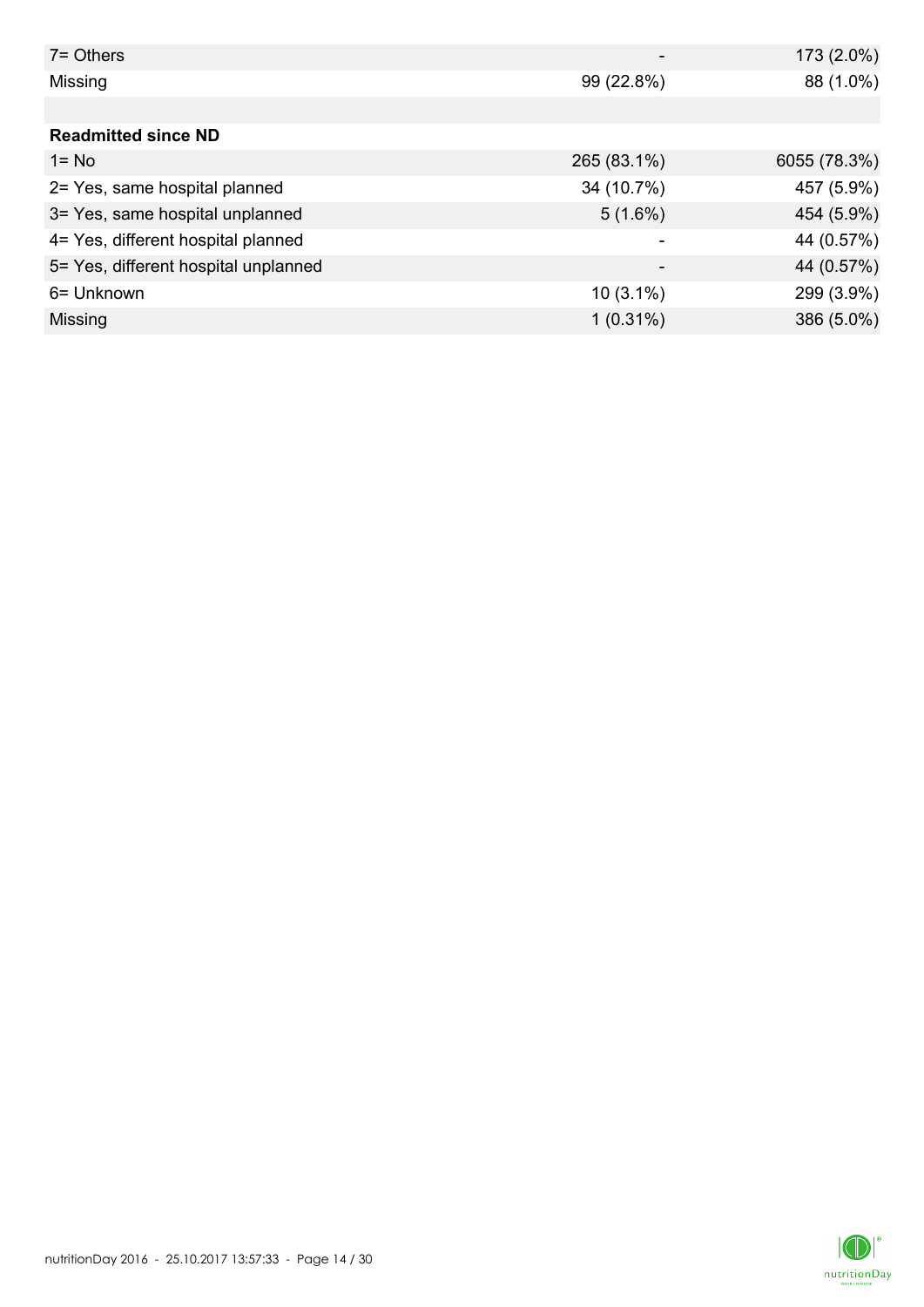|                                                                                   | <b>YOUR RESULTS</b> | <b>REFERENCE RESULTS</b> |
|-----------------------------------------------------------------------------------|---------------------|--------------------------|
|                                                                                   |                     |                          |
| 1. What are your typical dietary habits?                                          |                     |                          |
| No special dietary habits                                                         | 345 (81.8%)         | 5885 (69.8%)             |
| I am vegetarian                                                                   | $13(3.1\%)$         | 142 (1.7%)               |
| I adhee to a vegan diet                                                           | $6(1.4\%)$          | 50 (0.59%)               |
| I eat gluten-free diet                                                            | $1(0.24\%)$         | 73 (0.87%)               |
| I avoid added sugars                                                              | 17 (4.0%)           | 1290 (15.3%)             |
| I avoid carbohydrates                                                             | $6(1.4\%)$          | 477 (5.7%)               |
| I eat a low fat-diet                                                              | 15 (3.6%)           | 972 (11.5%)              |
| I am lactose intolerant                                                           | $5(1.2\%)$          | 328 (3.9%)               |
| Other special diet due to intolerances/allergies                                  | 4(0.95%)            | 171 (2.0%)               |
| Other                                                                             | 11 (2.6%)           | 603 (7.2%)               |
| No answer given                                                                   | 13 (3.1%)           | 162 (1.9%)               |
|                                                                                   |                     |                          |
| 2. Where did you live before your current hospital admission?                     |                     |                          |
| At home                                                                           | 350 (82.9%)         | 7497 (89.0%)             |
| In a nursing home or other live-in facility                                       | $1(0.24\%)$         | 287 (3.4%)               |
| I was transferred from another hospital                                           | 65 (15.4%)          | 418 (5.0%)               |
| Other                                                                             | $5(1.2\%)$          | 139 (1.6%)               |
| Missing                                                                           | $1(0.24\%)$         | 87 (1.0%)                |
|                                                                                   |                     |                          |
| 3. In general, are you able to walk?                                              |                     |                          |
| Yes                                                                               | 352 (83.4%)         | 5392 (64.0%)             |
| Yes, with someone's help                                                          | 26 (6.2%)           | 899 (10.7%)              |
| Yes, independently using a cane, walker, or crutches                              | $6(1.4\%)$          | 1107 (13.1%)             |
| No, I have a wheelchair                                                           | $5(1.2\%)$          | 355 (4.2%)               |
| No, I am bedridden                                                                | 31(7.3%)            | 548 (6.5%)               |
| Missing                                                                           | 2(0.47%)            | 127 (1.5%)               |
|                                                                                   |                     |                          |
| 4. In general, how would you say your health is?                                  |                     |                          |
| Very good                                                                         | 26 (6.2%)           | 615 (7.3%)               |
| Good                                                                              | 172 (40.8%)         | 3078 (36.5%)             |
| Fair                                                                              | 190 (45.0%)         | 3196 (37.9%)             |
| Poor                                                                              | 29 (6.9%)           | 1144 (13.6%)             |
| Very poor                                                                         | $5(1.2\%)$          | 254 (3.0%)               |
| Missing                                                                           |                     | 141 (1.7%)               |
|                                                                                   |                     |                          |
| 5. Over the last 12 months prior to your current hospital admission approximately |                     |                          |
| how many times have you seen a doctor?                                            | $110-31$            | $A$ $I$ 2.101            |

| how many times have you seen a doctor?                                               | $1$ [0-3]  | $4$ [2-10] |
|--------------------------------------------------------------------------------------|------------|------------|
| how many times have you been admitted to the<br>hospital (Emergency room, any ward)? | $1$ [0-2]  | $1$ [0-2]  |
| how many nights in total have you spent in hospital?                                 | $3$ [0-15] | $5 [0-15]$ |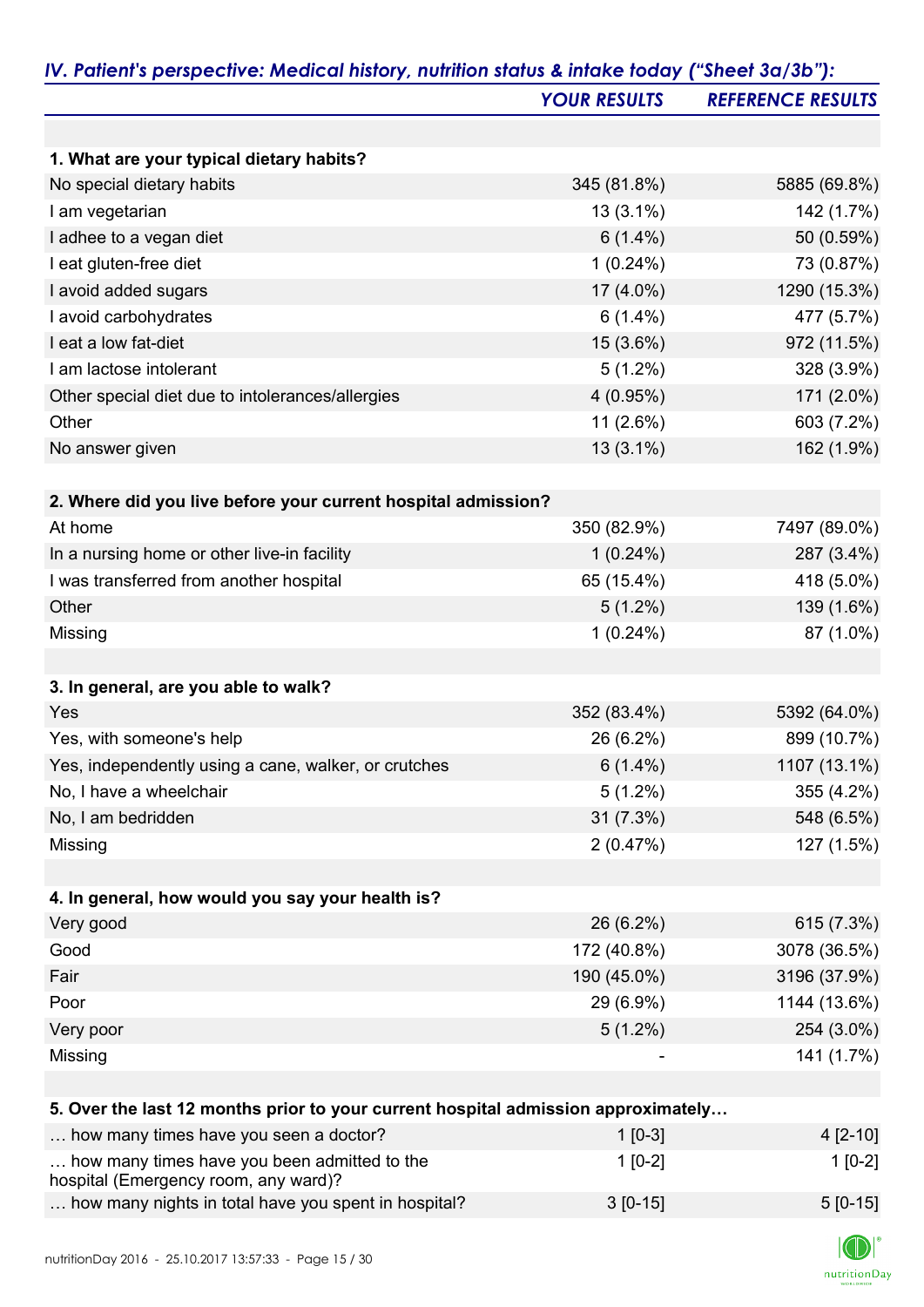| 6. How many different medications do you take routinely each day (prior to hospitalisation)? |             |              |
|----------------------------------------------------------------------------------------------|-------------|--------------|
| $1 - 2$                                                                                      | 148 (35.1%) | 1638 (19.4%) |
| $3-5$                                                                                        | 103 (24.4%) | 2272 (27.0%) |
| More than 5                                                                                  | 20 (4.7%)   | 2608 (30.9%) |
| None                                                                                         | 137 (32.5%) | 1375 (16.3%) |
| I do not know                                                                                | $13(3.1\%)$ | 429 (5.1%)   |
| Missing                                                                                      | $1(0.24\%)$ | 106 (1.3%)   |
|                                                                                              |             |              |
| 7. Do you have health insurance?                                                             |             |              |
| Yes, private insurance only                                                                  | 18 (4.3%)   | 1250 (14.8%) |
| Yes, public insurance only                                                                   | 322 (76.3%) | 4213 (50.0%) |
| Yes, both                                                                                    | 19 (4.5%)   | 1101 (13.1%) |
| None                                                                                         | 48 (11.4%)  | 1114 (13.2%) |
| I prefer not to answer                                                                       | $12(2.8\%)$ | 483 (5.7%)   |
| Missing                                                                                      | $3(0.71\%)$ | 267 (3.2%)   |
|                                                                                              |             |              |
| 8. What was your weight 5 years ago?                                                         | 63 [55-73]  | 70 [60-83]   |
| I do not know                                                                                | 80 (19.0%)  | 2268 (26.9%) |
|                                                                                              |             |              |
| 9a. Have you lost weight within the last 3 months?                                           |             |              |
| Yes, intentionally                                                                           | 136 (32.2%) | 795 (9.4%)   |
| Yes, unintentionally                                                                         | 60 (14.2%)  | 3179 (37.7%) |
| No, my weight stayed the same                                                                | 181 (42.9%) | 2488 (29.5%) |
| No, I gained weight                                                                          | 19 (4.5%)   | 911 (10.8%)  |
| I do not know                                                                                | 24 (5.7%)   | 856 (10.2%)  |
| Missing                                                                                      | 2(0.47%)    | 199 (2.4%)   |
|                                                                                              |             |              |
| 9b. If yes, how many kg did you lose?                                                        | $5[3-10]$   | $6[3-10]$    |
| I do not know                                                                                | 18 (9.2%)   | 672 (16.9%)  |
|                                                                                              |             |              |
| 10. Did you know about your hospitalisation two days<br>before admission? (Yes)              | 351 (84.4%) | 3142 (39.1%) |
|                                                                                              |             |              |
| 11. Please indicate if you                                                                   |             |              |
| were weighed at admission                                                                    | 393 (93.3%) | 4710 (56.2%) |
| were informed about your nutrition status                                                    | 140 (33.4%) | 2651 (32.0%) |
| were informed about nutrition care options                                                   | 111 (26.5%) | 2341 (28.3%) |
| received special nutrition care                                                              | 65 (15.6%)  | 2232 (27.0%) |
|                                                                                              |             |              |
| 12. How well have you eaten in the week before you were admitted to the hospital?            |             |              |
| More than normal                                                                             | 4 (0.96%)   | 366 (4.4%)   |

| <b>IVIOLE LIGHTHOILIGHT</b> | 4(0.9070)   | <b>JUU (4.470)</b> |
|-----------------------------|-------------|--------------------|
| Normal                      | 300 (71.8%) | 5184 (62.0%)       |
| About 3/4 of normal         | $26(6.2\%)$ | 801 (9.6%)         |
| About half of normal        | $29(6.9\%)$ | 1028 (12.3%)       |

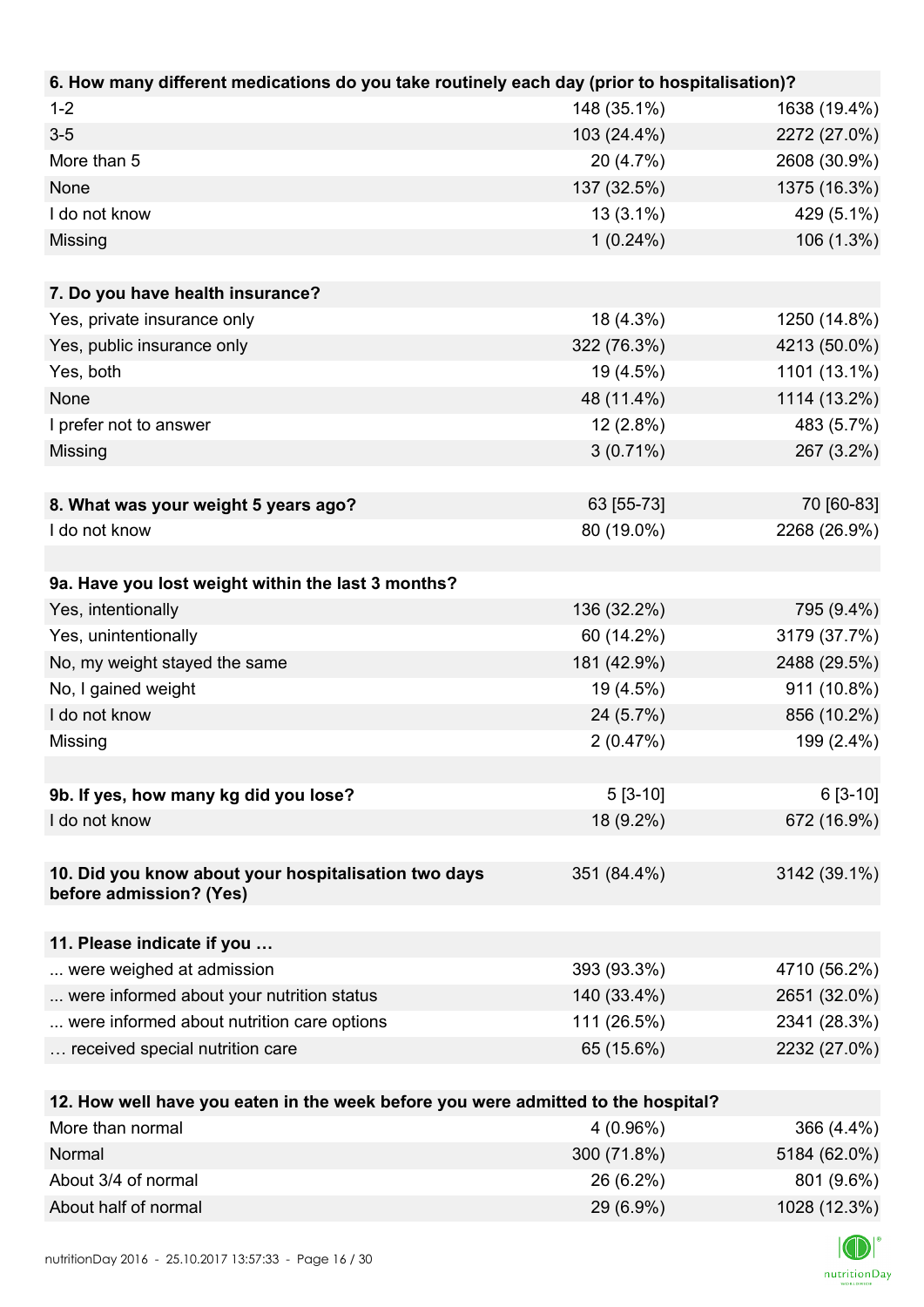| About a quarter to nearly nothing                                              | 52 (12.4%)  | 750 (9.0%)                |
|--------------------------------------------------------------------------------|-------------|---------------------------|
| I do not know                                                                  | $4(0.96\%)$ | 82 (0.98%)                |
| Missing                                                                        | 3(0.72%)    | 157 (1.9%)                |
|                                                                                |             |                           |
| 13. In general, how satisfied are you with the food at the hospital?           |             |                           |
| Very satisfied                                                                 | 41 (9.8%)   | 2303 (27.5%)              |
| Somewhat satisfied                                                             | 70 (16.7%)  | 2525 (30.2%)              |
| <b>Neutral</b>                                                                 | 133 (31.8%) | 1669 (19.9%)              |
| <b>Dissatisfied</b>                                                            | 33 (7.9%)   | 652 (7.8%)                |
| Very dissatisfied                                                              | $12(2.9\%)$ | 252 (3.0%)                |
| I do not know                                                                  | 116 (27.8%) | 712 (8.5%)                |
| Missing                                                                        | $13(3.1\%)$ | 255 (3.0%)                |
|                                                                                |             |                           |
| 14. Did you get any help with eating TODAY?                                    |             |                           |
| Yes, from family or friends                                                    | 56 (13.4%)  | 910 (10.9%)               |
| Yes, from hospital staff                                                       | 20 (4.8%)   | 544 (6.5%)                |
| No                                                                             | 308 (73.7%) | 6450 (77.1%)              |
| I do not know                                                                  | $10(2.4\%)$ | 107 (1.3%)                |
| Missing                                                                        | 24 (5.7%)   | 357 (4.3%)                |
|                                                                                |             |                           |
| 15. Were you able to eat without interruption TODAY?<br>(Yes)                  | 161 (42.5%) | 5869 (74.5%)              |
|                                                                                |             |                           |
| 16a. Please indicate how much hospital food you ate for lunch or dinner TODAY: |             |                           |
| About all                                                                      | 74 (17.7%)  | 4051 (48.4%)              |
| 1/2                                                                            | 59 (14.1%)  | 1966 (23.5%)              |
| 1/4                                                                            | 60 (14.4%)  | 1005 (12.0%)              |
| Nothing                                                                        | 210 (50.2%) | 975 (11.7%)               |
| Missing                                                                        | 15 (3.6%)   | 371 (4.4%)                |
|                                                                                |             |                           |
| 16b. The portion size of the meal I ordered TODAY was                          |             |                           |
| Standard                                                                       | 113 (27.0%) | 5388 (64.4%)              |
| Smaller                                                                        | 83 (19.9%)  | 778 (9.3%)                |
| Larger                                                                         | $6(1.4\%)$  | 328 (3.9%)                |
| I do not know                                                                  | 88 (21.1%)  | 848 (10.1%)               |
| Missing                                                                        | 128 (30.6%) | 1026 (12.3%)              |
|                                                                                |             |                           |
| 17. If you did not eat everything of your meal, please tell us why:            |             |                           |
| I did not like the type of food offered                                        | 38 (11.6%)  | 570 (14.4%)               |
|                                                                                |             |                           |
| I did not like the smell/taste of the food                                     | 13 (4.0%)   | 443 (11.2%)               |
| The food did not fit my cultural/religious preferences                         | $1(0.30\%)$ | 47 (1.2%)                 |
| The food was too hot                                                           |             | 14 (0.35%)                |
| The food was too cold                                                          | 2(0.61%)    | 86 (2.2%)                 |
| Due to food allergy/intolerance<br>I was not hungry at that time               | 32 (9.7%)   | 25 (0.63%)<br>672 (17.0%) |

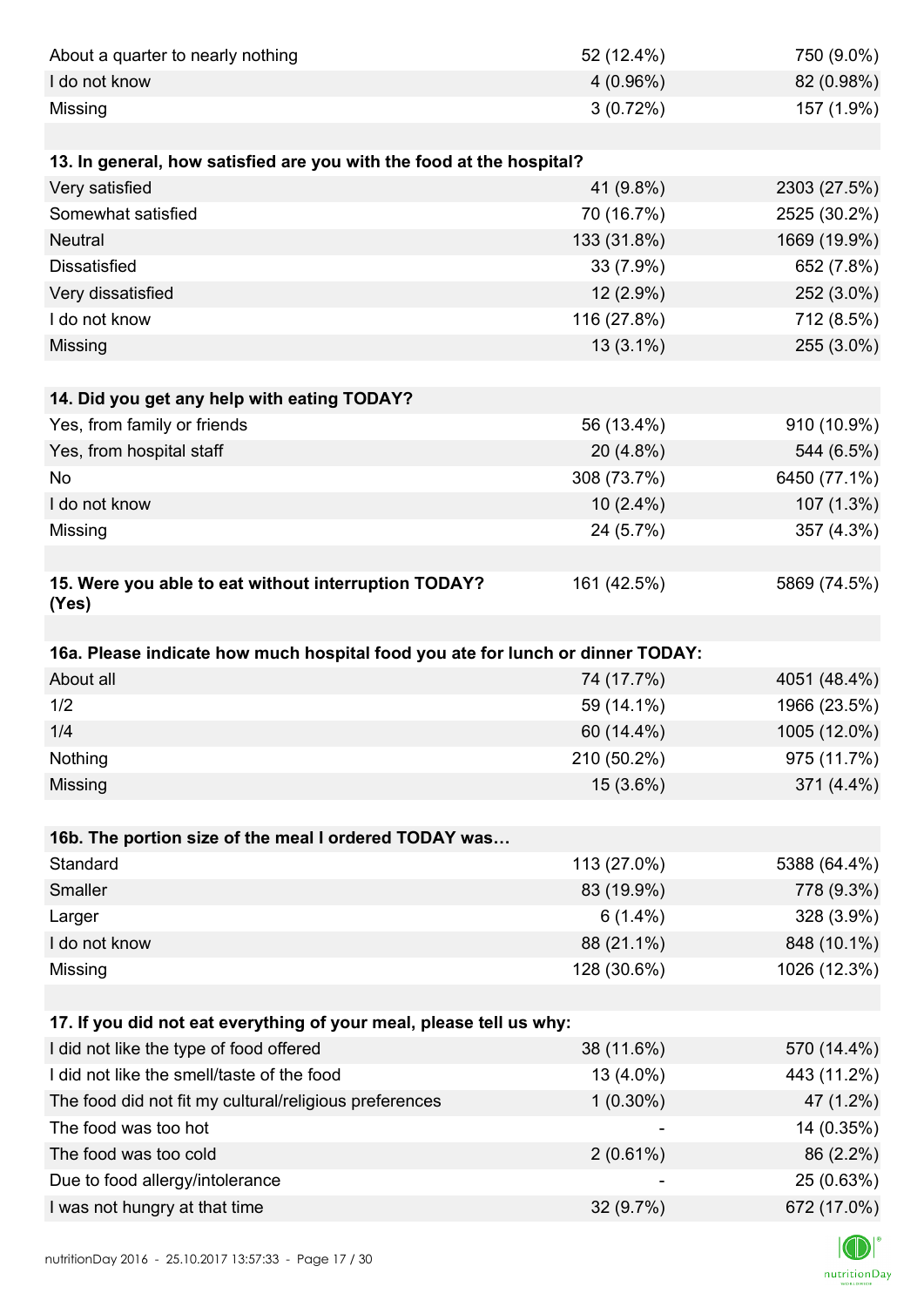| I do not have my usual appetite                                                      | 53 (16.1%)  | 1114 (28.2%) |
|--------------------------------------------------------------------------------------|-------------|--------------|
| I have problems chewing/swallowing                                                   | 9(2.7%)     | 225 (5.7%)   |
| I normally eat less than what was served                                             | $11(3.3\%)$ | 428 (10.8%)  |
| I had nausea/vomiting                                                                | $4(1.2\%)$  | 327 (8.3%)   |
| I was too tired                                                                      | $6(1.8\%)$  | 219 (5.5%)   |
| I cannot eat without help                                                            | $2(0.61\%)$ | 68 (1.7%)    |
| I was not allowed to eat                                                             | 152 (46.2%) | 449 (11.4%)  |
| I had an exam, surgery, or test and missed my meal                                   | 16 (4.9%)   | 234 (5.9%)   |
| I did not get requested food                                                         | 5(1.5%)     | 53 (1.3%)    |
| No answer given                                                                      | 22 (6.7%)   | 481 (12.2%)  |
|                                                                                      |             |              |
| 18. Enter the number of glasses/cups of the drinks you consumed in the last 24 hours |             |              |
| Water                                                                                | $1[1-2]$    | $3[2-5]$     |
| Tea                                                                                  | $0 [0-0]$   | $1[0-2]$     |
| Coffee                                                                               | $0 [0-0]$   | $1[0-2]$     |
| <b>Milk</b>                                                                          | $0 [0-0]$   | $1[0-1]$     |
| Fruit juice                                                                          | $0 [0-0]$   | $1[0-2]$     |
| Soft drinks                                                                          | $0 [0-0]$   | $0[0-1]$     |
| <b>Nutrition drink</b>                                                               | $0 [0-0]$   | $0 [0-1]$    |
| Other                                                                                | $0 [0-0]$   | $0 [0-1]$    |
|                                                                                      |             |              |
| 19a. Did you eat any food apart from hospital food<br><b>TODAY?</b>                  | 158 (40.8%) | 2048 (26.7%) |
| 19b. If yes, what did you eat?                                                       |             |              |
| Sweet snacks                                                                         | 6(3.8%)     | 501 (24.5%)  |
| Salty snacks                                                                         | 9(5.7%)     | 273 (13.3%)  |
| Homemade food                                                                        | 23 (14.6%)  | 302 (14.7%)  |
| Fruits                                                                               | 72 (45.6%)  | 724 (35.4%)  |
| Dairy products                                                                       | 11 (7.0%)   | 212 (10.4%)  |
| Food delivered/restaurant                                                            | 24 (15.2%)  | 84 (4.1%)    |
| Sandwich                                                                             | $3(1.9\%)$  | 139 (6.8%)   |
| Other                                                                                | 34 (21.5%)  | 400 (19.5%)  |
|                                                                                      |             |              |
| 20. How has your food intake changed since your hospital admission?                  |             |              |
| Increased                                                                            | $9(2.2\%)$  | 1138 (13.6%) |
| Decreased                                                                            | 253 (60.5%) | 2694 (32.2%) |
| Stayed the same                                                                      | 125 (29.9%) | 3504 (41.9%) |
| I do not know                                                                        | 19 (4.5%)   | 582 (7.0%)   |
| Missing                                                                              | 12 (2.9%)   | 450 (5.4%)   |
|                                                                                      |             |              |
| 21. TODAY I feel                                                                     |             |              |
| Stronger than at admission                                                           | 78 (18.7%)  | 3635 (43.4%) |
| Weaker than at admission                                                             | 129 (30.9%) | 1458 (17.4%) |
| Same as at admission                                                                 | 164 (39.2%) | 2363 (28.2%) |
|                                                                                      |             |              |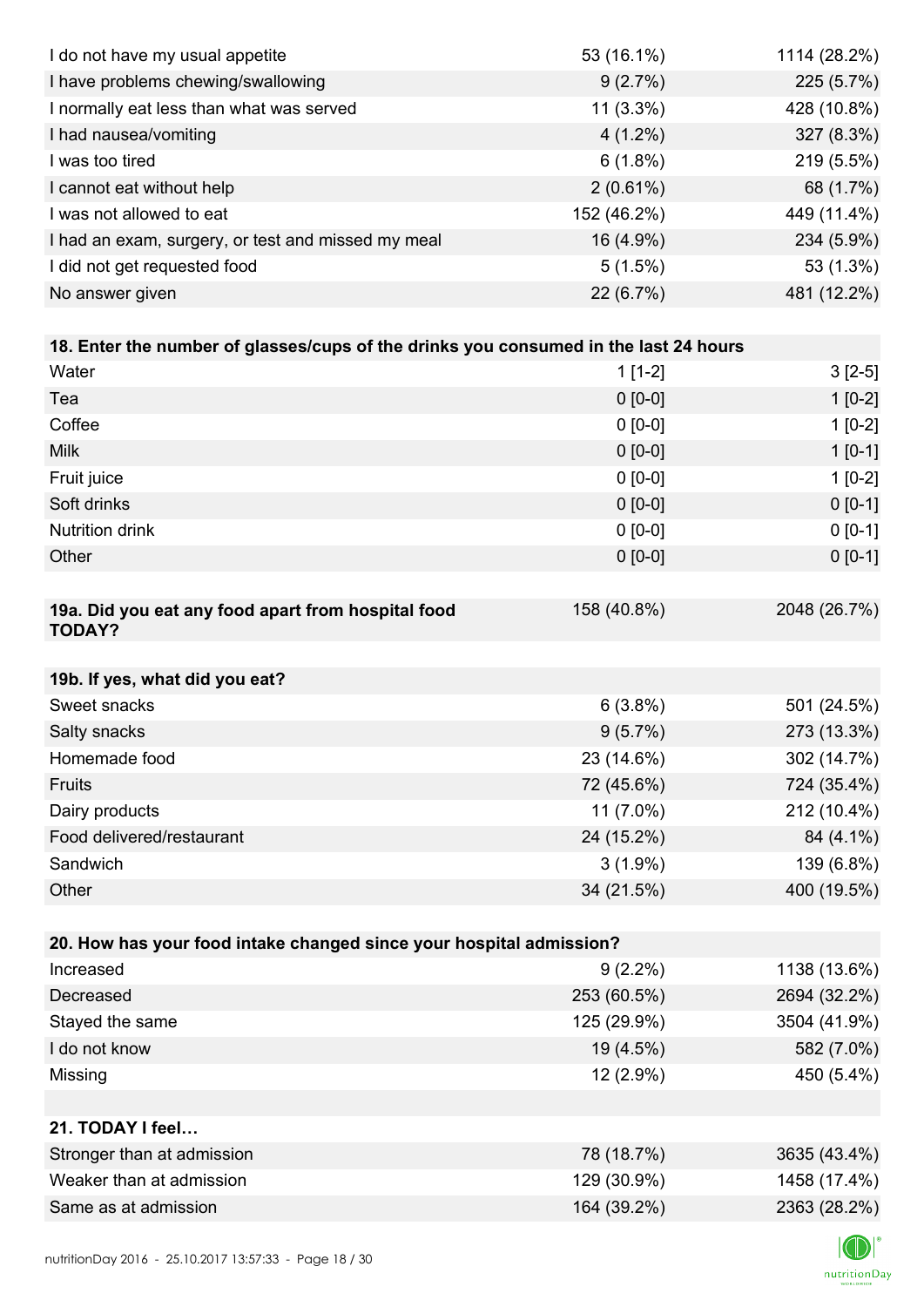| I was admitted today                                 | 7(1.7%)     | 236 (2.8%)   |
|------------------------------------------------------|-------------|--------------|
| I do not know                                        | 26 (6.2%)   | 454 (5.4%)   |
| Missing                                              | 14 (3.3%)   | 222 (2.7%)   |
|                                                      |             |              |
| 22. Can you walk without assistance TODAY?           |             |              |
| Yes                                                  | 292 (69.9%) | 4925 (58.9%) |
| No, only with assistance                             | 57 (13.6%)  | 2067 (24.7%) |
| No, I stay in bed                                    | 47 (11.2%)  | 929 (11.1%)  |
| Missing                                              | $22(5.3\%)$ | 447 (5.3%)   |
|                                                      |             |              |
| 23. Did anyone help you complete this questionnaire? | 156 (38.3%) | 5634 (69.0%) |

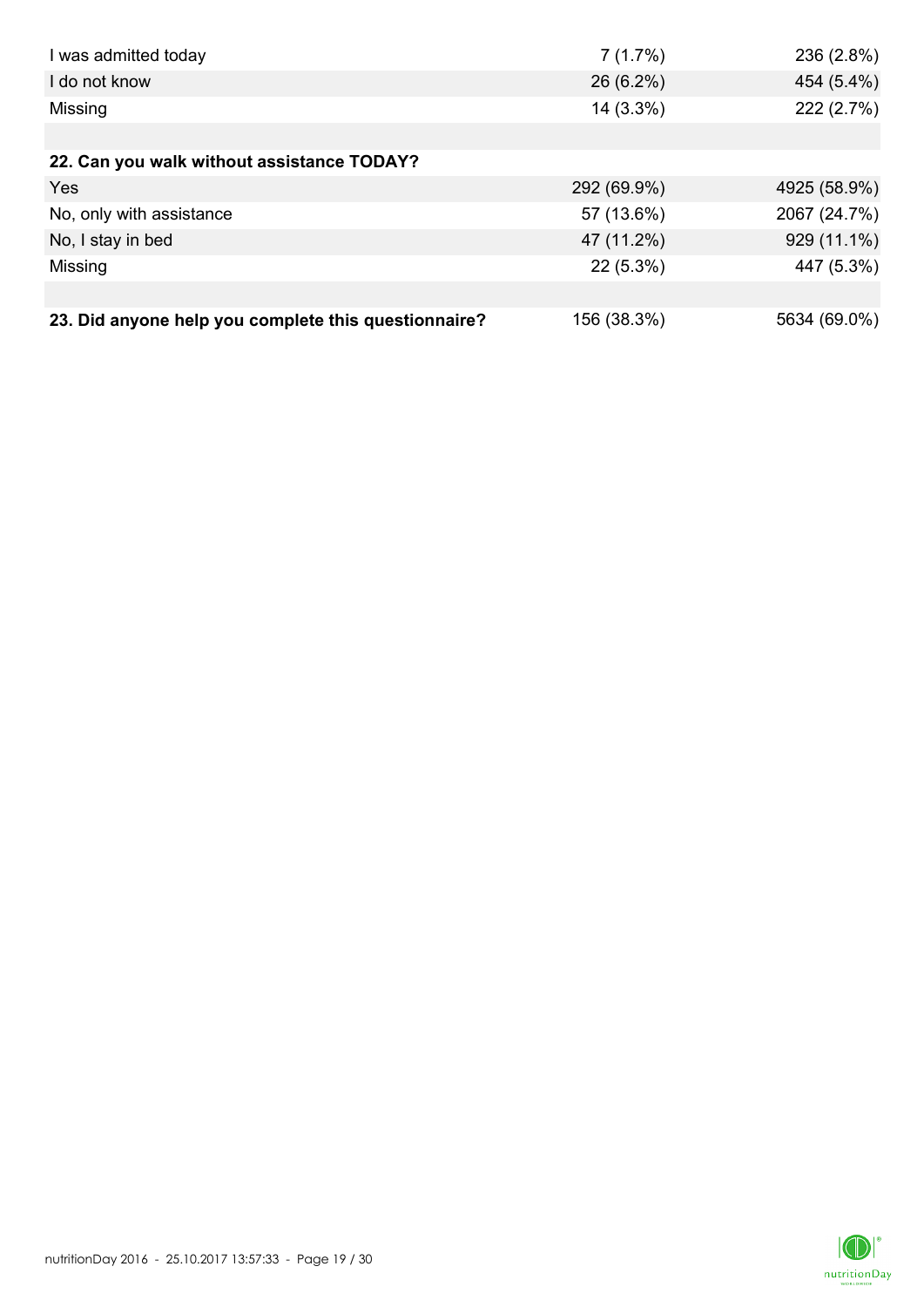# *V. Oncology: Unit organisation and structures ("Sheet 1 onco"): YOUR RESULTS REFERENCE RESULTS* **Number of units with cancer patients:** 5 113 **Computerized system in hospital:** 5 units (100%) YES 109 units (96%) YES **Nutritional treatment of cancer patients is part of** 5 units (100%) YES 95 units (84%) YES **overall care plan Nutritional treatment is considered...**  Routinely 3 (60,0%) 56 (49.6%) When patient asks 29 (25.7%) When body weight loss > 10% 2 (40,0%) 39 (34.5%) During palliative phase 33 (29.2%) Other  $6(5.31\%)$ Missing - 17 (15.0%) **Nutritional treatment is not part of the comprehensive approach due to** Lack of evidence 7 (6.19%) No knowledge of the field  $(20,0\%)$   $(6.19\%)$ No reimbursement 7 (6.19%) It feeds the tumour 1 (0.88%)  $\bullet$  4 (3.54%)  $\bullet$  4 (3.54%) **Nutritional therapy used for cancer patients** Nutrition according to nutrition plan  $3(60,0\%)$  64 (56.6%) Calculation of energy needs  $3(60,0\%)$  82 (72.6%) Monitoring patients intake and use of oral supplements 3 (60,0%) 99 (87.6%) None  $4(3.54\%)$ Other  $5(4.42\%)$

## **Nutritional therapy is not used due to** Lack of evidence  $\sim$  2 (1.77%) Lack of experience  $6(5.31\%)$ No reimbursement 3 (2.65%) Lack of dietitians 8 (7.08%) Lack of other experts 3 (2.65%) Other - 1 (0.88%) Missing the contract of the contract of the contract of the contract of the contract of the contract of the co

 $\blacksquare$  Missing  $2\ (1.77\%)$ 

#### **Assessment of parameters in cancer patients & methods used:**

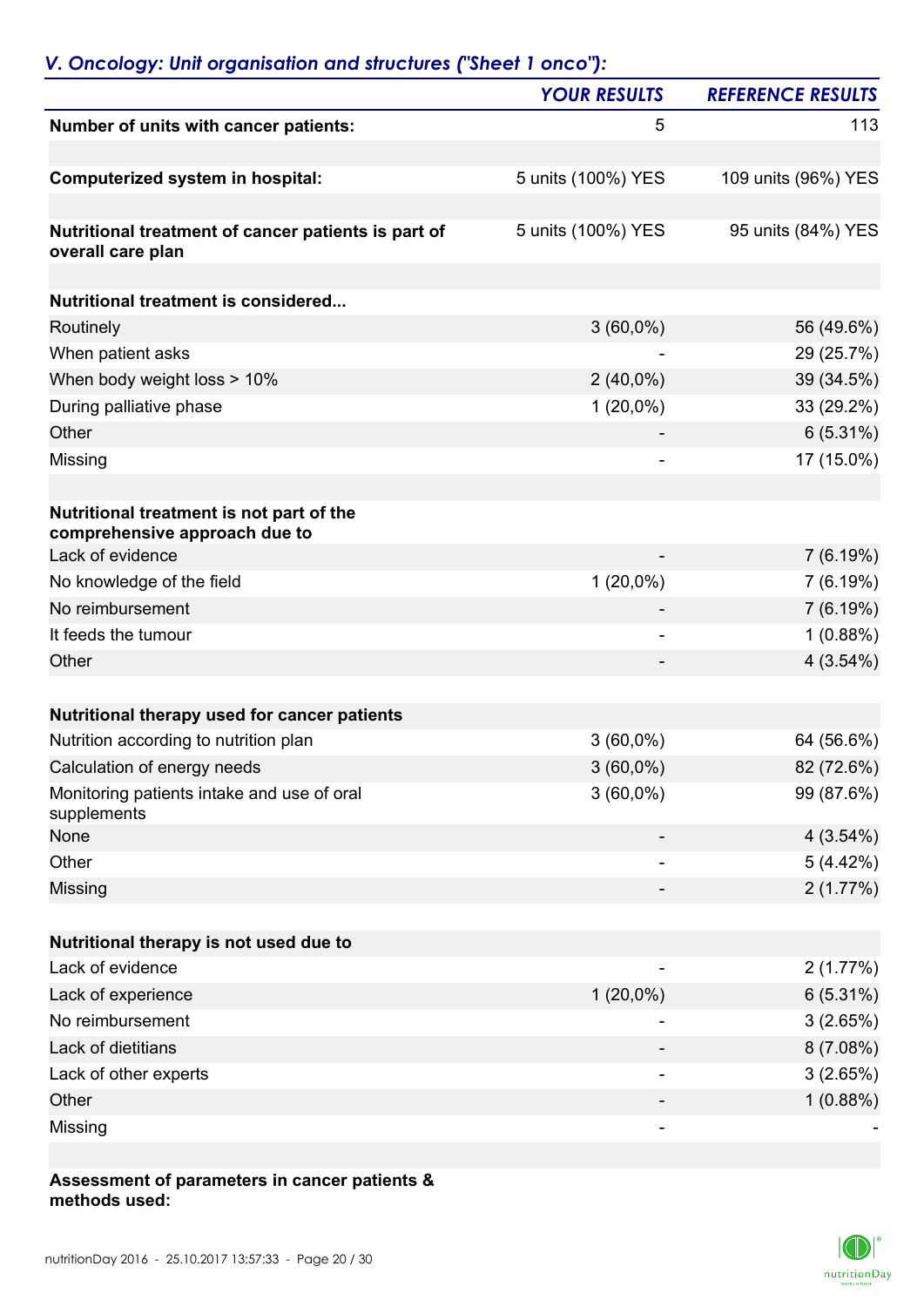| Anthropometry/Body composition: |             |            |
|---------------------------------|-------------|------------|
| <b>Body weight</b>              |             |            |
| Regularly                       | 5 (100%)    | 75 (66.4%) |
| At chemotherapy                 |             | 12 (10.6%) |
| When necessary                  |             | 23 (20.4%) |
| <b>Never</b>                    |             | 1(0.88%)   |
| Unknown                         |             | 1(0.88%)   |
| Missing                         |             | 1(0.88%)   |
|                                 |             |            |
| Anthropometrics (circumference) |             |            |
| Regularly                       | $2(40,0\%)$ | 12 (10.6%) |
| At chemotherapy                 |             | 1(0.88%)   |
| When necessary                  | $1(20,0\%)$ | 40 (35.4%) |
| <b>Never</b>                    |             | 53 (46.9%) |
| Unknown                         | $1(20,0\%)$ | 1(0.88%)   |
| Missing                         | $1(20,0\%)$ | 6(5.31%)   |
| <b>BIA</b>                      |             |            |
| Regularly                       | $1(20,0\%)$ | 5(4.42%)   |
| At chemotherapy                 |             |            |
|                                 |             | 23 (20.4%) |
| When necessary<br><b>Never</b>  | $3(60,0\%)$ |            |
|                                 |             | 77 (68.1%) |
| Unknown                         | $1(20,0\%)$ | 3(2.65%)   |
| Missing                         |             | 5(4.42%)   |
| <b>CT SCAN</b>                  |             |            |
| Regularly                       | $2(40,0\%)$ | 6(5.31%)   |
| At chemotherapy                 |             | 1(0.88%)   |
| When necessary                  | $1(20,0\%)$ | 29 (25.7%) |
| Never                           | $1(20,0\%)$ | 70 (61.9%) |
| Unknown                         | $1(20,0\%)$ | 3(2.65%)   |
| Missing                         |             | 4(3.54%)   |
|                                 |             |            |
| <b>DEXA</b>                     |             |            |
| Regularly                       | $1(20,0\%)$ | 2(1.77%)   |
| At chemotherapy                 |             |            |
| When necessary                  |             | 15 (13.3%) |
| Never                           | $2(40,0\%)$ | 83 (73.5%) |
| Unknown                         | $2(40,0\%)$ | 8(7.08%)   |
| Missing                         |             | 5(4.42%)   |
| Other (body composition)        |             |            |

Regularly 1 (0.88%)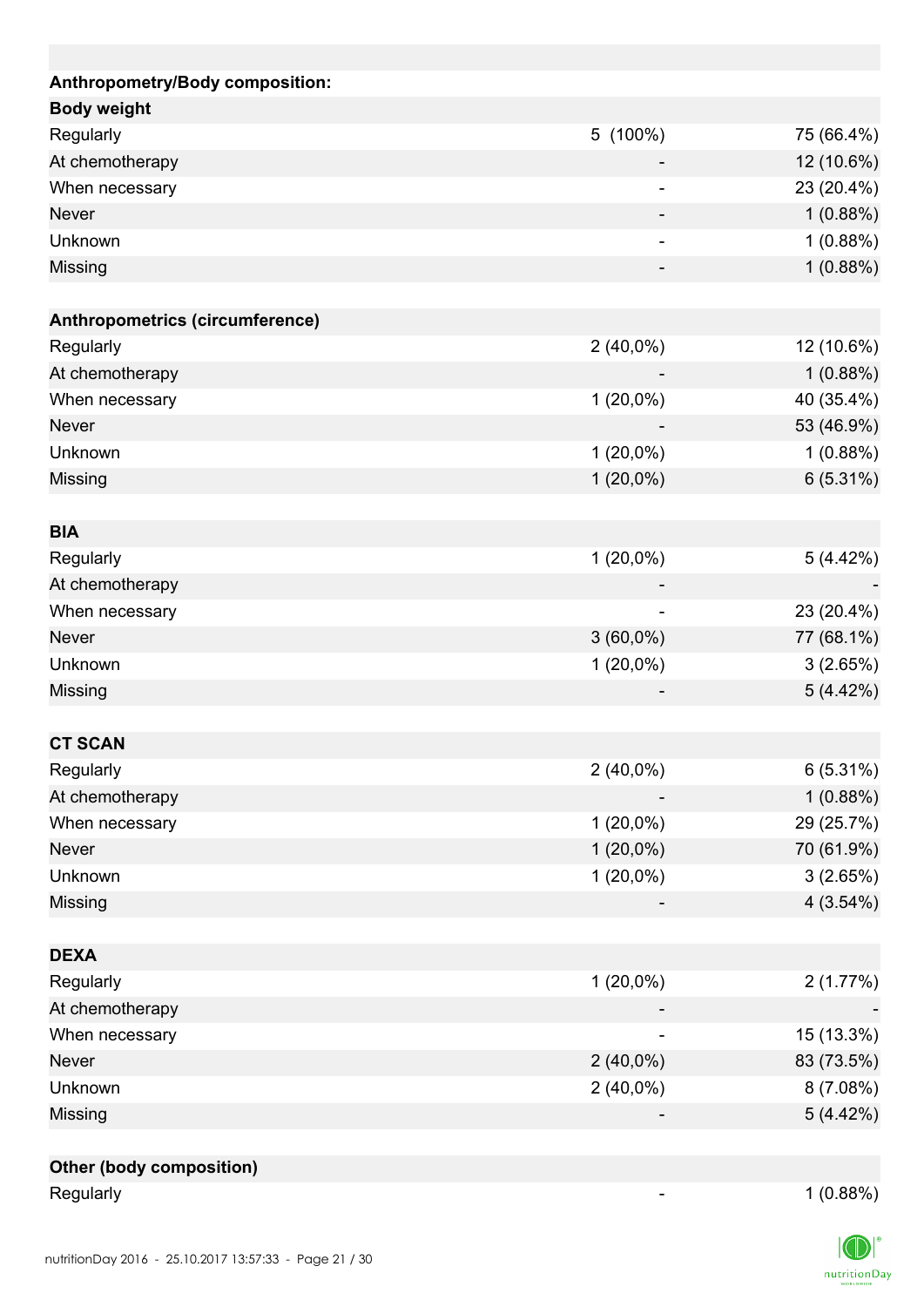| At chemotherapy                      |                              |             |
|--------------------------------------|------------------------------|-------------|
| When necessary                       |                              | 16 (14.2%)  |
| <b>Never</b>                         | $1(20,0\%)$                  | 40 (35.4%)  |
| Unknown                              | $1(20,0\%)$                  | 19 (16.8%)  |
| Missing                              | $3(60,0\%)$                  | 37 (32.7%)  |
|                                      |                              |             |
| <b>Body function:</b>                |                              |             |
| Handgrip                             |                              |             |
| Regularly                            | $2(40,0\%)$                  | $6(5.31\%)$ |
| At chemotherapy                      |                              | 1(0.88%)    |
| When necessary                       | $1(20,0\%)$                  | 36 (31.9%)  |
| Never                                | $1(20,0\%)$                  | 60 (53.1%)  |
| Unknown                              | $1(20,0\%)$                  | 4(3.54%)    |
| Missing                              | -                            | 6(5.31%)    |
|                                      |                              |             |
| 6-minutes walking test               |                              |             |
| Regularly                            | $1(20,0\%)$                  | 3(2.65%)    |
| At chemotherapy                      |                              |             |
| When necessary                       |                              | 32 (28.3%)  |
| Never                                | $2(40,0\%)$                  | 66 (58.4%)  |
| Unknown                              | $1(20,0\%)$                  | 5(4.42%)    |
| Missing                              | $1(20,0\%)$                  | 7 (6.19%)   |
|                                      |                              |             |
| <b>Other (body function)</b>         |                              |             |
| Regularly                            |                              | 4(3.54%)    |
| At chemotherapy                      | $\qquad \qquad \blacksquare$ |             |
| When necessary                       | $1(20,0\%)$                  | 22 (19.5%)  |
| <b>Never</b>                         | $2(40,0\%)$                  | 45 (39.8%)  |
| Unknown                              | $1(20,0\%)$                  | 15 (13.3%)  |
| Missing                              | $1(20,0\%)$                  | 27 (23.9%)  |
|                                      |                              |             |
| Nutritional requirements, calculated |                              |             |
| Regularly                            | $3(60,0\%)$                  | 32 (28.3%)  |
| At chemotherapy                      |                              |             |
| When necessary                       | $2(40,0\%)$                  | 64 (56.6%)  |
| Never                                |                              | 5(4.42%)    |
| Unknown                              |                              |             |
| Missing                              | ۰                            | 12 (10.6%)  |
|                                      |                              |             |
| <b>Nutritional intake:</b>           |                              |             |
| <b>Every meal</b>                    |                              |             |
| Regularly                            |                              | 31 (27.4%)  |
| At chemotherapy                      |                              | 1(0.88%)    |
| When necessary                       | $3(60,0\%)$                  | 49 (43.4%)  |

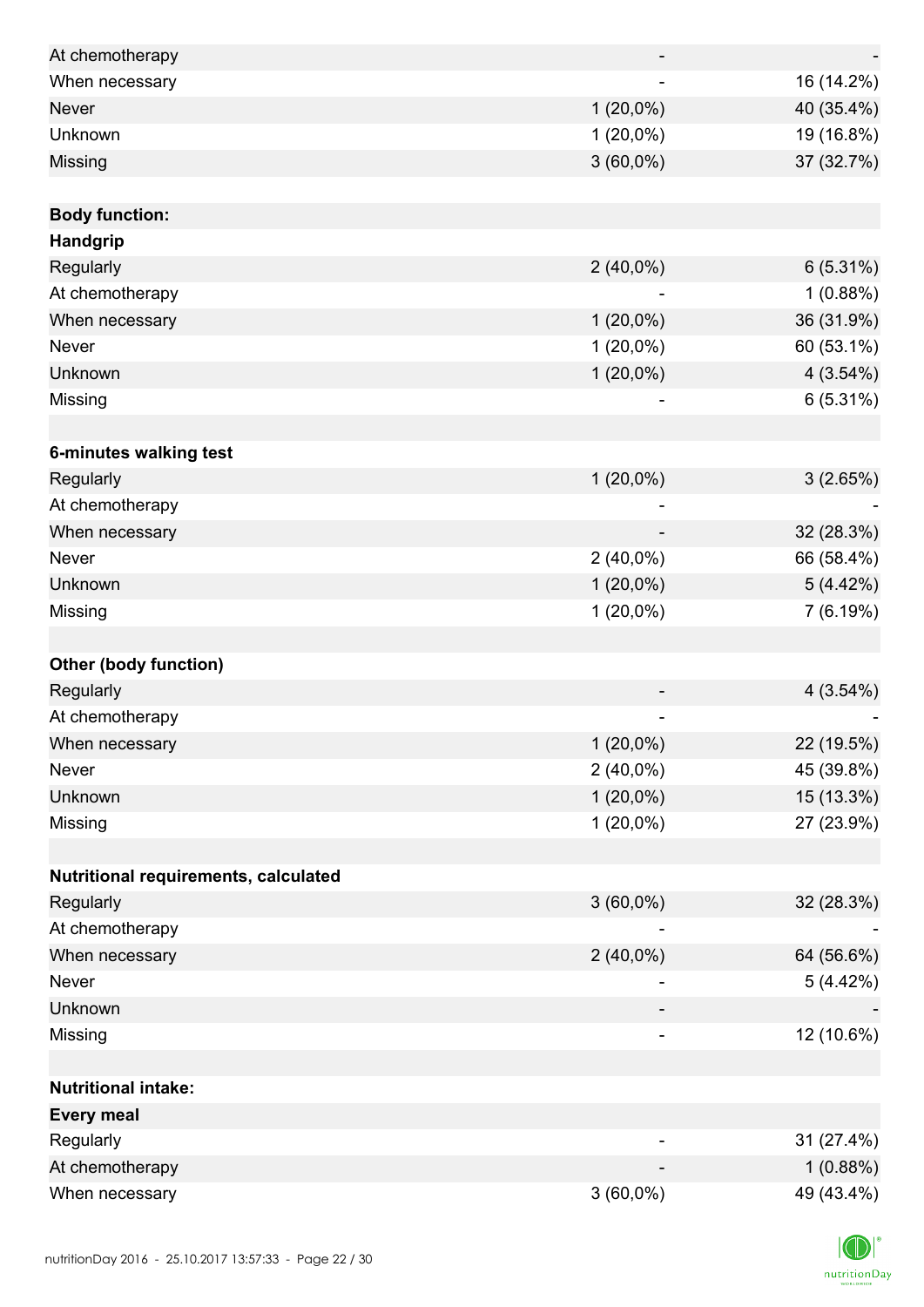| Never                        |                | 13 (11.5%) |
|------------------------------|----------------|------------|
| Unknown                      | $1(20,0\%)$    | 6(5.31%)   |
| Missing                      | $1(20,0\%)$    | 13 (11.5%) |
|                              |                |            |
| 1 meal per day               |                |            |
| Regularly                    |                | 12 (10.6%) |
| At chemotherapy              |                | 1(0.88%)   |
| When necessary               | $3(60,0\%)$    | 34 (30.1%) |
| <b>Never</b>                 |                | 19 (16.8%) |
| Unknown                      | $1(20,0\%)$    | 9(7.96%)   |
| Missing                      | $1(20,0\%)$    | 38 (33.6%) |
|                              |                |            |
| 2 meals per day              |                |            |
| Regularly                    | $\overline{a}$ | 12 (10.6%) |
| At chemotherapy              |                |            |
| When necessary               | $3(60,0\%)$    | 33 (29.2%) |
| <b>Never</b>                 |                | 20 (17.7%) |
| Unknown                      | $1(20,0\%)$    | 9(7.96%)   |
| Missing                      | $1(20,0\%)$    | 39 (34.5%) |
|                              |                |            |
| 24h recall                   |                |            |
| Regularly                    | $2(40,0\%)$    | 27 (23.9%) |
| At chemotherapy              |                | 2(1.77%)   |
| When necessary               | $2(40,0\%)$    | 40 (35.4%) |
| <b>Never</b>                 |                | 12 (10.6%) |
| Unknown                      | $1(20,0\%)$    | 7(6.19%)   |
| Missing                      |                | 25 (22.1%) |
|                              |                |            |
| Other (nutritional intake)   |                |            |
| Regularly                    |                | 2(1.77%)   |
| At chemotherapy              |                |            |
| When necessary               | $2(40,0\%)$    | 16 (14.2%) |
| Never                        |                | 22 (19.5%) |
| Unknown                      | $1(20,0\%)$    | 17 (15.0%) |
| Missing                      | $2(40,0\%)$    | 56 (49.6%) |
|                              |                |            |
| Questionnaire completed by   |                |            |
| Dietitian                    | $1(20,0\%)$    | 40 (35.4%) |
| <b>Nurse</b>                 |                | 29 (25.7%) |
| Physician                    | $3(60,0\%)$    | 38 (33.6%) |
| <b>Nutritional scientist</b> |                | 5(4.42%)   |
| Other                        |                |            |
| Missing                      | $1(20,0\%)$    | 1(0.88%)   |

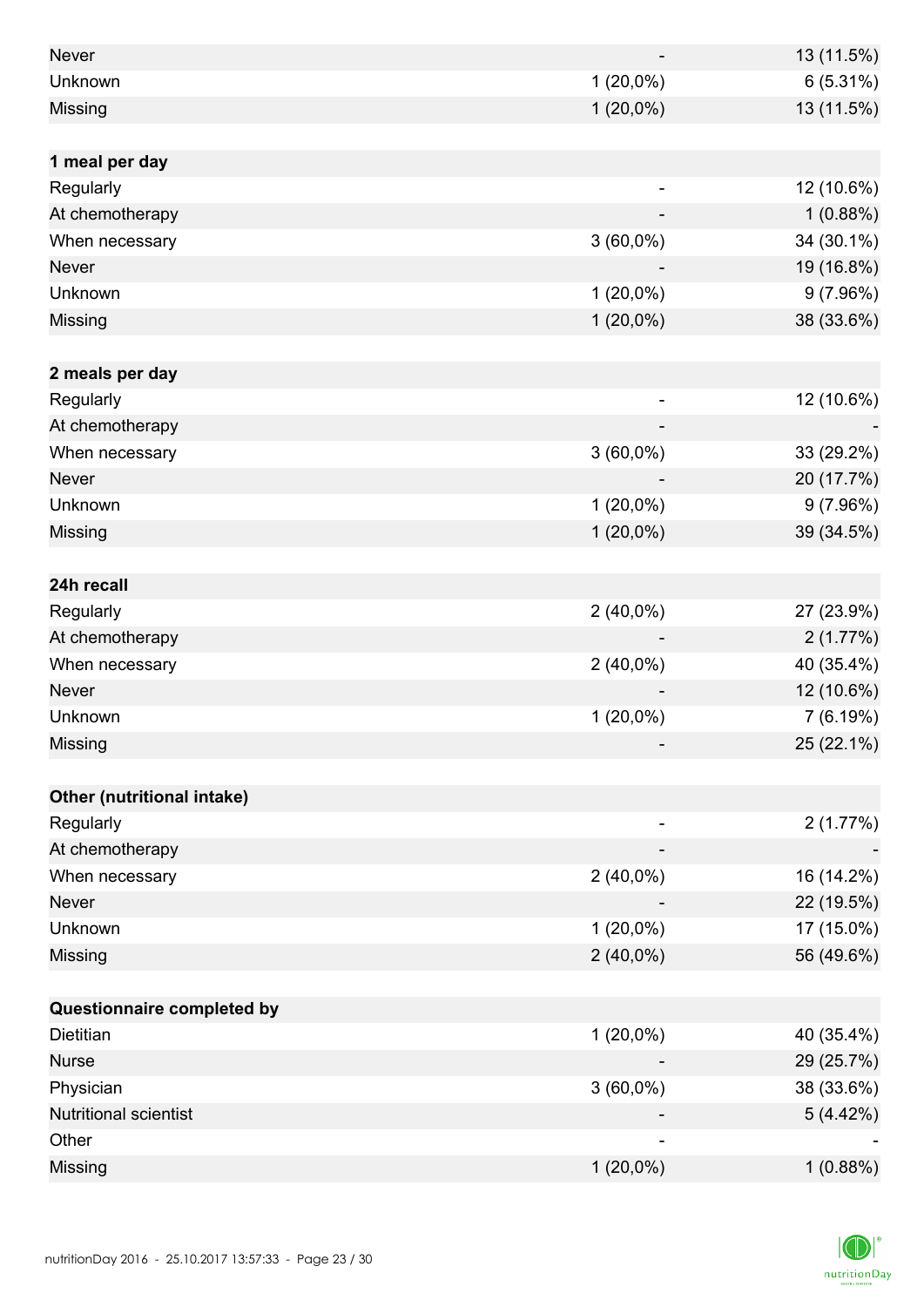| Number of patients completing Sheet 2_onco:<br>157<br>Demographic data:<br>63 [18-88]<br>Age (years)<br>54 (34,4%)<br>Female gender<br>$61,0 \pm 12,7$<br>Weight (kg)<br>$164,9 \pm 7,9$<br>Height (cm)<br>$22,3 \pm 3,5$<br>BMI (kg/m2)<br><b>Outpatient (o)/Ward (w)</b><br>Outpatient(o)<br>50 (31,8%)<br>107 (68,2%)<br>Ward (w)<br>Missing<br><b>Goal of Therapy</b><br>Curative<br>78 (49,7%)<br>Palliative<br>77 (49,0%)<br>Terminal<br>2(1,27%)<br>Missing<br><b>Reason for admission</b><br>11 (7,01%)<br>Clinical diagnostics<br>110 (70,1%)<br>Therapy<br>Surgery related<br>42 (26,8%)<br><b>Treatment complications</b> | <b>YOUR RESULTS</b> | <b>REFERENCE RESULTS</b> |
|--------------------------------------------------------------------------------------------------------------------------------------------------------------------------------------------------------------------------------------------------------------------------------------------------------------------------------------------------------------------------------------------------------------------------------------------------------------------------------------------------------------------------------------------------------------------------------------------------------------------------------------|---------------------|--------------------------|
|                                                                                                                                                                                                                                                                                                                                                                                                                                                                                                                                                                                                                                      |                     | 959                      |
|                                                                                                                                                                                                                                                                                                                                                                                                                                                                                                                                                                                                                                      |                     |                          |
|                                                                                                                                                                                                                                                                                                                                                                                                                                                                                                                                                                                                                                      |                     | 66 [18-96]               |
|                                                                                                                                                                                                                                                                                                                                                                                                                                                                                                                                                                                                                                      |                     | 378 (39.4%)              |
|                                                                                                                                                                                                                                                                                                                                                                                                                                                                                                                                                                                                                                      |                     | $65.1 \pm 16.5$          |
|                                                                                                                                                                                                                                                                                                                                                                                                                                                                                                                                                                                                                                      |                     | $165.9 \pm 9.9$          |
|                                                                                                                                                                                                                                                                                                                                                                                                                                                                                                                                                                                                                                      |                     | $23.7 \pm 4.7$           |
|                                                                                                                                                                                                                                                                                                                                                                                                                                                                                                                                                                                                                                      |                     |                          |
|                                                                                                                                                                                                                                                                                                                                                                                                                                                                                                                                                                                                                                      |                     |                          |
|                                                                                                                                                                                                                                                                                                                                                                                                                                                                                                                                                                                                                                      |                     | 63 (6.57%)               |
|                                                                                                                                                                                                                                                                                                                                                                                                                                                                                                                                                                                                                                      |                     | 892 (93.0%)              |
|                                                                                                                                                                                                                                                                                                                                                                                                                                                                                                                                                                                                                                      |                     | $4(0.42\%)$              |
|                                                                                                                                                                                                                                                                                                                                                                                                                                                                                                                                                                                                                                      |                     |                          |
|                                                                                                                                                                                                                                                                                                                                                                                                                                                                                                                                                                                                                                      |                     |                          |
|                                                                                                                                                                                                                                                                                                                                                                                                                                                                                                                                                                                                                                      |                     | 554 (57.8%)              |
|                                                                                                                                                                                                                                                                                                                                                                                                                                                                                                                                                                                                                                      |                     | 343 (35.8%)              |
|                                                                                                                                                                                                                                                                                                                                                                                                                                                                                                                                                                                                                                      |                     | 37 (3.86%)               |
|                                                                                                                                                                                                                                                                                                                                                                                                                                                                                                                                                                                                                                      |                     | 25 (2.61%)               |
|                                                                                                                                                                                                                                                                                                                                                                                                                                                                                                                                                                                                                                      |                     |                          |
|                                                                                                                                                                                                                                                                                                                                                                                                                                                                                                                                                                                                                                      |                     |                          |
|                                                                                                                                                                                                                                                                                                                                                                                                                                                                                                                                                                                                                                      |                     | 104 (10.8%)              |
|                                                                                                                                                                                                                                                                                                                                                                                                                                                                                                                                                                                                                                      |                     | 469 (48.9%)              |
|                                                                                                                                                                                                                                                                                                                                                                                                                                                                                                                                                                                                                                      |                     | 200 (20.9%)              |
|                                                                                                                                                                                                                                                                                                                                                                                                                                                                                                                                                                                                                                      | $4(2,55\%)$         | 119 (12.4%)              |
| Poor health status                                                                                                                                                                                                                                                                                                                                                                                                                                                                                                                                                                                                                   |                     | 118 (12.3%)              |
| Independent care difficult                                                                                                                                                                                                                                                                                                                                                                                                                                                                                                                                                                                                           |                     | 6(0.63%)                 |
| Missing<br>۰                                                                                                                                                                                                                                                                                                                                                                                                                                                                                                                                                                                                                         |                     |                          |
|                                                                                                                                                                                                                                                                                                                                                                                                                                                                                                                                                                                                                                      |                     |                          |
| <b>Present cancer diagnosis</b>                                                                                                                                                                                                                                                                                                                                                                                                                                                                                                                                                                                                      |                     |                          |
| $1(0,64\%)$<br><b>Breast</b>                                                                                                                                                                                                                                                                                                                                                                                                                                                                                                                                                                                                         |                     | 51 (5.32%)               |
| 30 (19,1%)<br>Colon, rectum                                                                                                                                                                                                                                                                                                                                                                                                                                                                                                                                                                                                          |                     | 163 (17.0%)              |
| Prostate                                                                                                                                                                                                                                                                                                                                                                                                                                                                                                                                                                                                                             |                     | 29 (3.02%)               |
| Lung                                                                                                                                                                                                                                                                                                                                                                                                                                                                                                                                                                                                                                 |                     | 75 (7.82%)               |
| Skin                                                                                                                                                                                                                                                                                                                                                                                                                                                                                                                                                                                                                                 |                     | 4 (0.42%)                |
| Kidney/bladder                                                                                                                                                                                                                                                                                                                                                                                                                                                                                                                                                                                                                       |                     | 30(3.13%)                |
| 61 (38,9%)<br>Gastric/oesophageal                                                                                                                                                                                                                                                                                                                                                                                                                                                                                                                                                                                                    |                     | 144 (15.0%)              |
| 13 (8,28%)<br>Pancreas                                                                                                                                                                                                                                                                                                                                                                                                                                                                                                                                                                                                               |                     | 63 (6.57%)               |
| 2(1,27%)<br>Lymphoma                                                                                                                                                                                                                                                                                                                                                                                                                                                                                                                                                                                                                 |                     | 94 (9.80%)               |
| Ears nose throat (ENT)<br>$\overline{\phantom{a}}$                                                                                                                                                                                                                                                                                                                                                                                                                                                                                                                                                                                   |                     | 41 (4.28%)               |
| Leukaemia                                                                                                                                                                                                                                                                                                                                                                                                                                                                                                                                                                                                                            |                     | 74 (7.72%)               |
| Genital tract                                                                                                                                                                                                                                                                                                                                                                                                                                                                                                                                                                                                                        |                     | 32 (3.34%)               |

## *V. Oncology: Cancer patients - Diagnosis & therapy ("Sheet 2 onco"):*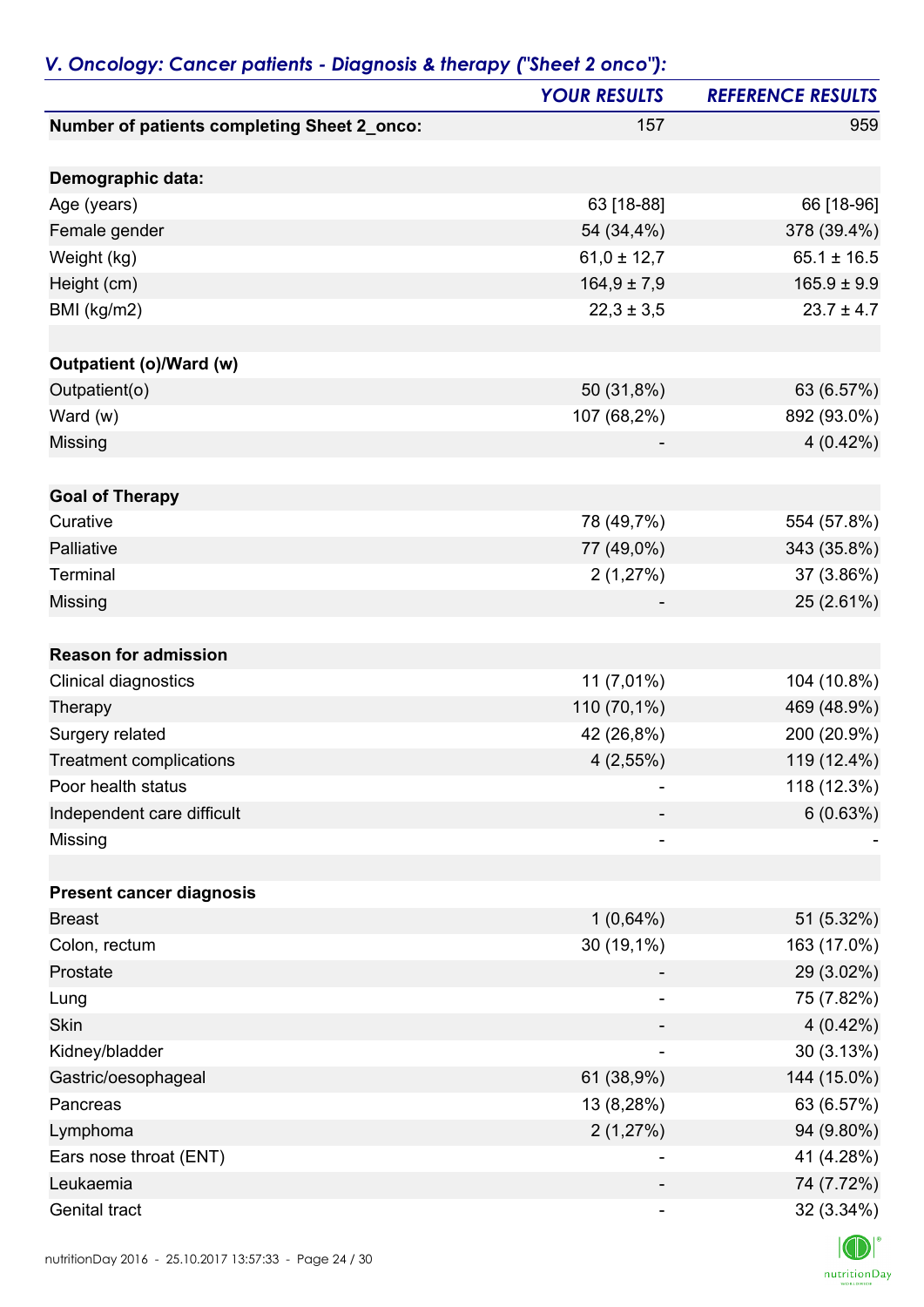| Liver                          | 43 (27,4%)  | 103 (10.7%) |
|--------------------------------|-------------|-------------|
| Sarcoma                        |             | 8(0.83%)    |
| <b>Brain</b>                   |             | 11 (1.15%)  |
| Testicular                     |             |             |
| Other                          | 13 (8,28%)  | 73 (7.61%)  |
| Missing                        |             | 11 (1.15%)  |
|                                |             |             |
| Time since diagnosis           |             |             |
| 0-2 months                     | 106 (67,5%) | 344 (35.9%) |
| 3-5 months                     | 17 (10,8%)  | 159 (16.6%) |
| 6-12 months                    | 9(5,73%)    | 152 (15.8%) |
| 1-2 years                      | 7(4,46%)    | 118 (12.3%) |
| 2-4 years                      | 7(4,46%)    | 77 (8.03%)  |
| > 4 years                      | 9(5,73%)    | 87 (9.07%)  |
| Missing                        | 2(1,27%)    | 19 (1.98%)  |
|                                |             |             |
| <b>Cancer staging</b>          |             |             |
| 0=Carcinoma in situ            | $4(2,55\%)$ | 35 (3.65%)  |
| I=Localized                    | 75 (47,8%)  | 202 (21.1%) |
| II=Early locally advanced      | 19 (12,1%)  | 159 (16.6%) |
| III=Late locally advanced      | 30 (19,1%)  | 168 (17.5%) |
| IV=Metastasised                | 25 (15,9%)  | 287 (29.9%) |
| Missing                        | $4(2,55\%)$ | 108 (11.3%) |
|                                |             |             |
| Time since first therapy start |             |             |
| No therapy                     | 45 (28,7%)  | 125 (13.0%) |
| Tumour staging/diagnosis       | $8(5,10\%)$ | 63 (6.57%)  |
| 0-2 months                     | 69 (43,9%)  | 267 (27.8%) |
| 3-5 months                     | 15 (9,55%)  | 128 (13.3%) |
| 6-12 months                    | $4(2,55\%)$ | 135 (14.1%) |
| 1-2 years                      | 5(3,18%)    | 90 (9.38%)  |
| 2-4 years                      | $4(2,55\%)$ | 59 (6.15%)  |
| > 4 years                      | 9(5,73%)    | 98 (10.2%)  |
| Missing                        | $1(0,64\%)$ | 16 (1.67%)  |
|                                |             |             |
| <b>Therapy situation</b>       |             |             |
| Diagnosis                      | 12 (7,64%)  | 107 (11.2%) |
| Chemotherapy 1st line          | $8(5,10\%)$ | 175 (18.2%) |
| Chemotherapy > 1st line        |             | 142 (14.8%) |
| Radiotherapy                   |             | 67 (6.99%)  |
| Target therapy                 | $1(0,64\%)$ | 30 (3.13%)  |
| Hormone therapy                |             | 12 (1.25%)  |
| Palliative                     | $3(1,91\%)$ | 108 (11.3%) |
| Surgery                        | 130 (82,8%) | 322 (33.6%) |

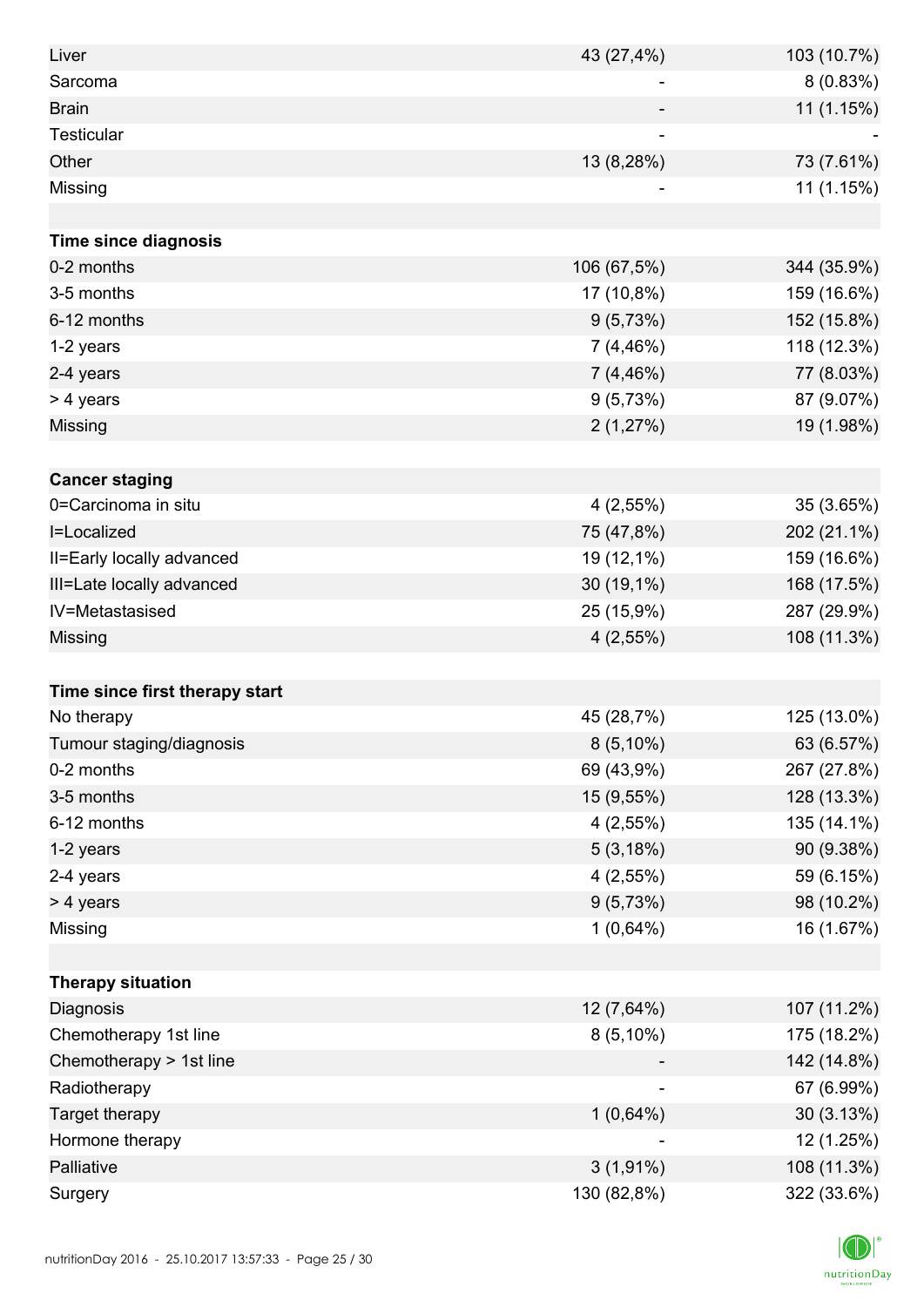| Cancer related complications                                   | 2(1,27%)                 | 57 (5.94%)  |
|----------------------------------------------------------------|--------------------------|-------------|
| Therapy related complications                                  | 2(1,27%)                 | 36 (3.75%)  |
| Missing                                                        |                          | 13 (1.36%)  |
|                                                                |                          |             |
| <b>Infections</b>                                              |                          |             |
| None                                                           | 146 (93,0%)              | 731 (76.2%) |
| Local                                                          | 5(3,18%)                 | 136 (14.2%) |
| General                                                        | 5(3,18%)                 | 70 (7.30%)  |
| Missing                                                        | $1(0,64\%)$              | 22 (2.29%)  |
|                                                                |                          |             |
| <b>Nutrition Treatment</b>                                     |                          |             |
| No special diet                                                | 60 (38,2%)               | 453 (47.2%) |
| Individualized diet plan                                       | 16 (10,2%)               | 228 (23.8%) |
| Energy rich/protein rich ONS                                   | $4(2,55\%)$              | 120 (12.5%) |
| Enteral nutrition (via NGT/PEG)                                | 26 (16,6%)               | 52 (5.42%)  |
| Parenteral nutrition                                           | 60 (38,2%)               | 128 (13.3%) |
| ONS enriched with special nutrients                            | $3(1,91\%)$              | 19 (1.98%)  |
| Special nutrients (EPA, branched chained amino                 | $1(0,64\%)$              | 7(0.73%)    |
| acids, glutamine, arginine, carnitine)<br>Personal preferences |                          | 109 (11.4%) |
| Counselling                                                    |                          | 54 (5.63%)  |
| Other                                                          | $\overline{\phantom{a}}$ | 27 (2.82%)  |
| Missing                                                        |                          |             |
|                                                                |                          |             |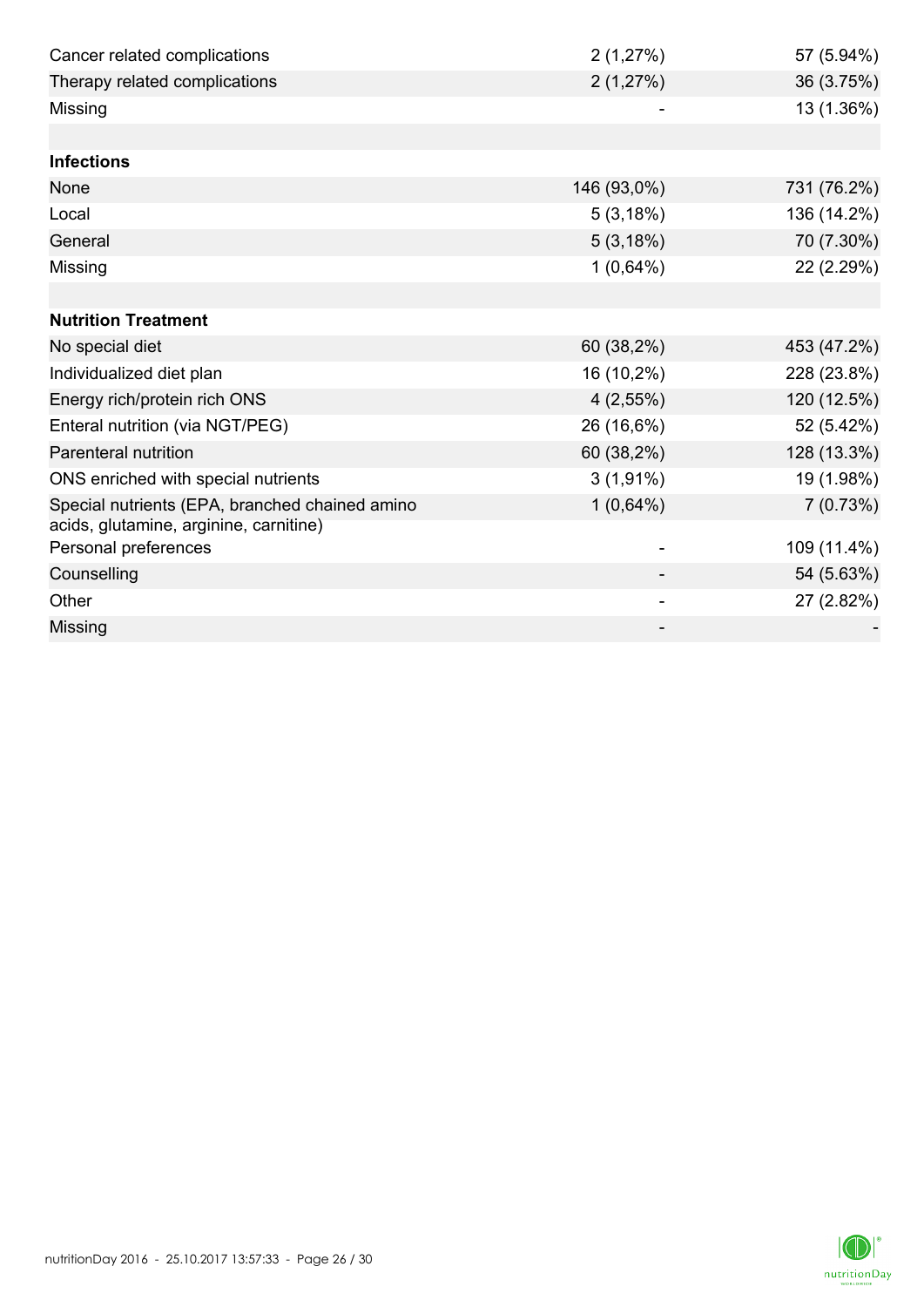| $P$ . $P$ and $P$ and $P$ and $P$ and $P$ and $P$ and $P$ and $P$ and $P$ and $P$ | <b>YOUR RESULTS</b> | <b>REFERENCE RESULTS</b> |
|-----------------------------------------------------------------------------------|---------------------|--------------------------|
| Number of patients completing Sheet 3_onco:                                       | 157                 | 951                      |
|                                                                                   |                     |                          |
| Body weight prior to becoming ill                                                 | 63 [40-100]         | 70 [22-180]              |
|                                                                                   |                     |                          |
| <b>Actual body weight</b>                                                         | 60 [34-113]         | 63 [21-128]              |
|                                                                                   |                     |                          |
| Change in weight was                                                              |                     |                          |
| Intentional                                                                       | 5(3,18%)            | 31 (3.23%)               |
| Unintentional                                                                     | 88 (56,1%)          | 607 (63.3%)              |
| Weight is stable                                                                  | 47 (29,9%)          | 154 (16.1%)              |
| Missing                                                                           | $4(2,55\%)$         | 30 (3.13%)               |
|                                                                                   |                     |                          |
| During the last week                                                              |                     |                          |
| Patients who have had pain:                                                       |                     |                          |
| Not at all                                                                        | 73 (46,5%)          | 329 (34.3%)              |
| A little                                                                          | 48 (30,6%)          | 263 (27.4%)              |
| Quite a bit                                                                       | 31 (19,7%)          | 161 (16.8%)              |
| Very much                                                                         | $3(1,91\%)$         | 107 (11.2%)              |
| Missing                                                                           | 2(1,27%)            | 87 (9.07%)               |
| Patients who needed a rest:                                                       |                     |                          |
| Not at all                                                                        | 53 (33,8%)          | 230 (24.0%)              |
| A little                                                                          |                     |                          |
|                                                                                   | 63 (40,1%)          | 279 (29.1%)              |
| Quite a bit                                                                       | 35 (22,3%)          | 212 (22.1%)              |
| Very much                                                                         | $1(0,64\%)$         | 125 (13.0%)              |
| Missing                                                                           | 2(1,27%)            | 95 (9.91%)               |
| Patients who felt weak:                                                           |                     |                          |
| Not at all                                                                        | 65 (41,4%)          | 228 (23.8%)              |
| A little                                                                          | 58 (36,9%)          | 266 (27.7%)              |
| Quite a bit                                                                       | 25 (15,9%)          | 224 (23.4%)              |
| Very much                                                                         | 4(2,55%)            | 135 (14.1%)              |
| Missing                                                                           | 2(1,27%)            | 92 (9.59%)               |
|                                                                                   |                     |                          |
| Patients who felt depressed:                                                      |                     |                          |
| Not at all                                                                        | 76 (48,4%)          | 348 (36.3%)              |
| A little                                                                          | 58 (36,9%)          | 303 (31.6%)              |
| Quite a bit                                                                       | 11 (7,01%)          | 125 (13.0%)              |
| Very much                                                                         | $4(2,55\%)$         | 72 (7.51%)               |
| Missing                                                                           | 2(1,27%)            | 89 (9.28%)               |

### *V. Oncology: Cancer patients - Appetite, food intake & quality of life ("Sheet 3 onco"):*

#### **Patients who were tired:**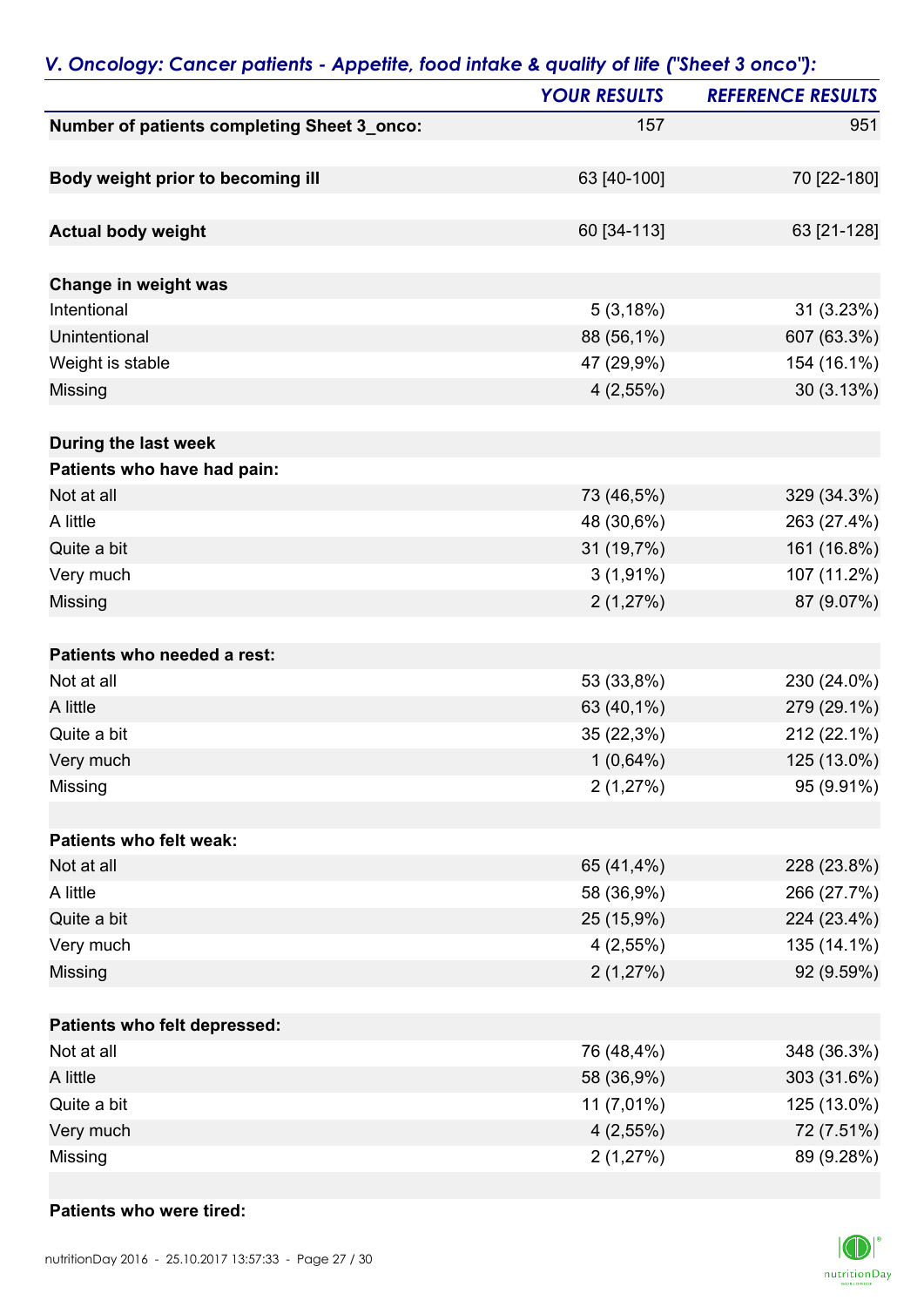| Not at all                                      | 67 (42,7%)  | 241 (25.1%) |
|-------------------------------------------------|-------------|-------------|
| A little                                        | 58 (36,9%)  | 283 (29.5%) |
| Quite a bit                                     | 22 (14,0%)  | 213 (22.2%) |
| Very much                                       | 2(1,27%)    | 116 (12.1%) |
| Missing                                         | $3(1,91\%)$ | 89 (9.28%)  |
|                                                 |             |             |
| Patients whose pain interfered with their daily |             |             |
| activities:                                     |             |             |
| Not at all                                      | 83 (52,9%)  | 373 (38.9%) |
| A little                                        | 38 (24,2%)  | 220 (22.9%) |
| Quite a bit                                     | 26 (16,6%)  | 142 (14.8%) |
| Very much                                       | 4(2,55%)    | 110 (11.5%) |
| Missing                                         | 2(1,27%)    | 94 (9.80%)  |
|                                                 |             |             |
| Patients who lacked appetite:                   |             |             |
| Not at all                                      | 73 (46,5%)  | 347 (36.2%) |
| A little                                        | 51 (32,5%)  | 238 (24.8%) |
| Quite a bit                                     | 19 (12,1%)  | 149 (15.5%) |
| Very much                                       | 6(3,82%)    | 113 (11.8%) |
| Missing                                         | 2(1,27%)    | 95 (9.91%)  |
|                                                 |             |             |
| <b>Just now</b>                                 |             |             |
| Patients who have pain:                         |             |             |
| Not at all                                      | 50 (31,8%)  | 375 (39.1%) |
| A little                                        | 62 (39,5%)  | 304 (31.7%) |
| Quite a bit                                     | 34 (21,7%)  | 122 (12.7%) |
| Very much                                       | $3(1,91\%)$ | 45 (4.69%)  |
| Missing                                         | $4(2,55\%)$ | 98 (10.2%)  |
|                                                 |             |             |
| Patients who need a rest:                       |             |             |
| Not at all                                      | 27 (17,2%)  | 192 (20.0%) |
| A little                                        | 60 (38,2%)  | 322 (33.6%) |
| Quite a bit                                     | 56 (35,7%)  | 230 (24.0%) |
| Very much                                       | 6(3,82%)    | 98 (10.2%)  |
| Missing                                         | $3(1,91\%)$ | 96 (10.0%)  |
|                                                 |             |             |
| <b>Patients who feel weak:</b>                  |             |             |
| Not at all                                      | 36 (22,9%)  | 209 (21.8%) |
| A little                                        | 61 (38,9%)  | 313 (32.6%) |
| Quite a bit                                     | 47 (29,9%)  | 219 (22.8%) |
| Very much                                       | $4(2,55\%)$ | 99 (10.3%)  |
| Missing                                         | $3(1,91\%)$ | 98 (10.2%)  |
|                                                 |             |             |
| Patients who are depressed:                     |             |             |
| Not at all                                      | 60 (38,2%)  | 375 (39.1%) |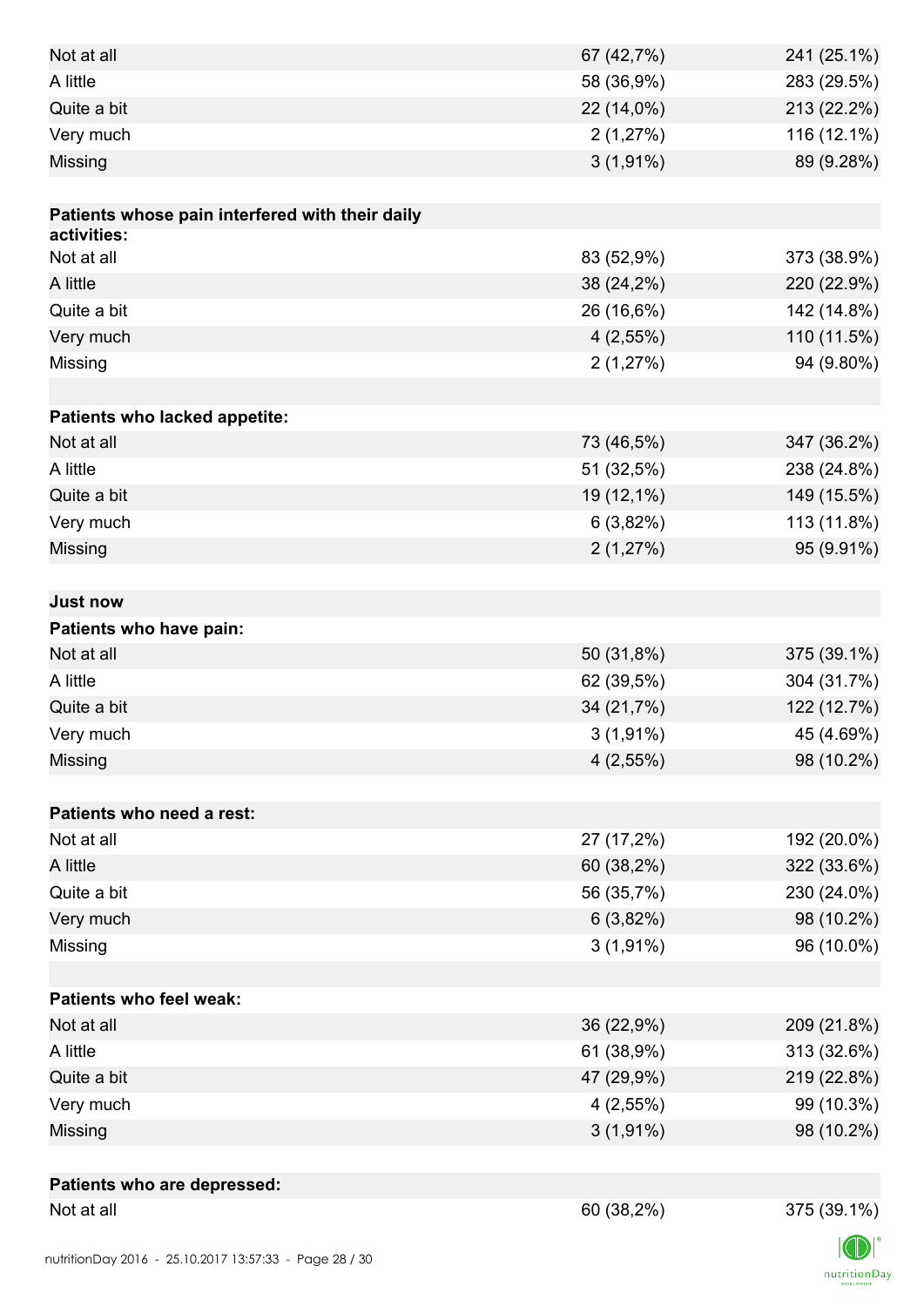| A little                                        | 67 (42,7%)  | 314 (32.7%) |
|-------------------------------------------------|-------------|-------------|
| Quite a bit                                     | 19 (12,1%)  | 116 (12.1%) |
| Very much                                       | 2(1,27%)    | 39 (4.07%)  |
| Missing                                         | $3(1,91\%)$ | 96 (10.0%)  |
|                                                 |             |             |
| <b>Patients who are tired:</b>                  |             |             |
| Not at all                                      | 41 (26,1%)  | 222 (23.1%) |
| A little                                        | 66 (42,0%)  | 343 (35.8%) |
| Quite a bit                                     | 39 (24,8%)  | 197 (20.5%) |
| Very much                                       | $3(1,91\%)$ | 82 (8.55%)  |
| Missing                                         | $3(1,91\%)$ | 94 (9.80%)  |
|                                                 |             |             |
| Patients whose pain interferes with their daily |             |             |
| activities:                                     |             |             |
| Not at all                                      | 45 (28,7%)  | 339 (35.3%) |
| A little                                        | 50 (31,8%)  | 259 (27.0%) |
| Quite a bit                                     | 43 (27,4%)  | 154 (16.1%) |
| Very much                                       | 5(3,18%)    | 80 (8.34%)  |
| Missing                                         | 4(2,55%)    | 100 (10.4%) |
|                                                 |             |             |
| Patients who lack appetite:                     |             |             |
| Not at all                                      | 45 (28,7%)  | 327 (34.1%) |
| A little                                        | 59 (37,6%)  | 264 (27.5%) |
| Quite a bit                                     | 30 (19,1%)  | 157 (16.4%) |
| Very much                                       | 12 (7,64%)  | 92 (9.59%)  |
| Missing                                         | $3(1,91\%)$ | 99 (10.3%)  |
|                                                 |             |             |
| Reasons for change in appetite/food intake      |             |             |
| Nausea/Vomiting                                 | 21 (13,4%)  | 154 (16.1%) |
| Inflammation in mouth                           | 2(1,27%)    | 55 (5.74%)  |
| Pain                                            | 34 (21,7%)  | 116 (12.1%) |
| Constipation                                    | 10 (6,37%)  | 64 (6.67%)  |
| Diarrhea                                        | $1(0,64\%)$ | 42 (4.38%)  |
| Change in taste/smell                           | $4(2,55\%)$ | 104 (10.8%) |
| Early satiation/Loss of appetite                | 32 (20,4%)  | 217 (22.6%) |
| Other                                           | 43 (27,4%)  | 165 (17.2%) |
| Missing                                         | 10 (6,37%)  | 45 (4.69%)  |
|                                                 |             |             |
| Maximum activity performed by patients          |             |             |
| Able to do sports                               | 13 (8,28%)  | 38 (3.96%)  |
| Fully active                                    | 31 (19,7%)  | 125 (13.0%) |
| Able to carry out light activities              | 34 (21,7%)  | 184 (19.2%) |
| Able to carry out self care                     | 20 (12,7%)  | 215 (22.4%) |
| Able to carry out limited self care             | 18 (11,5%)  | 146 (15.2%) |
| Confined to bed or chair                        | 37 (23,6%)  | 142 (14.8%) |